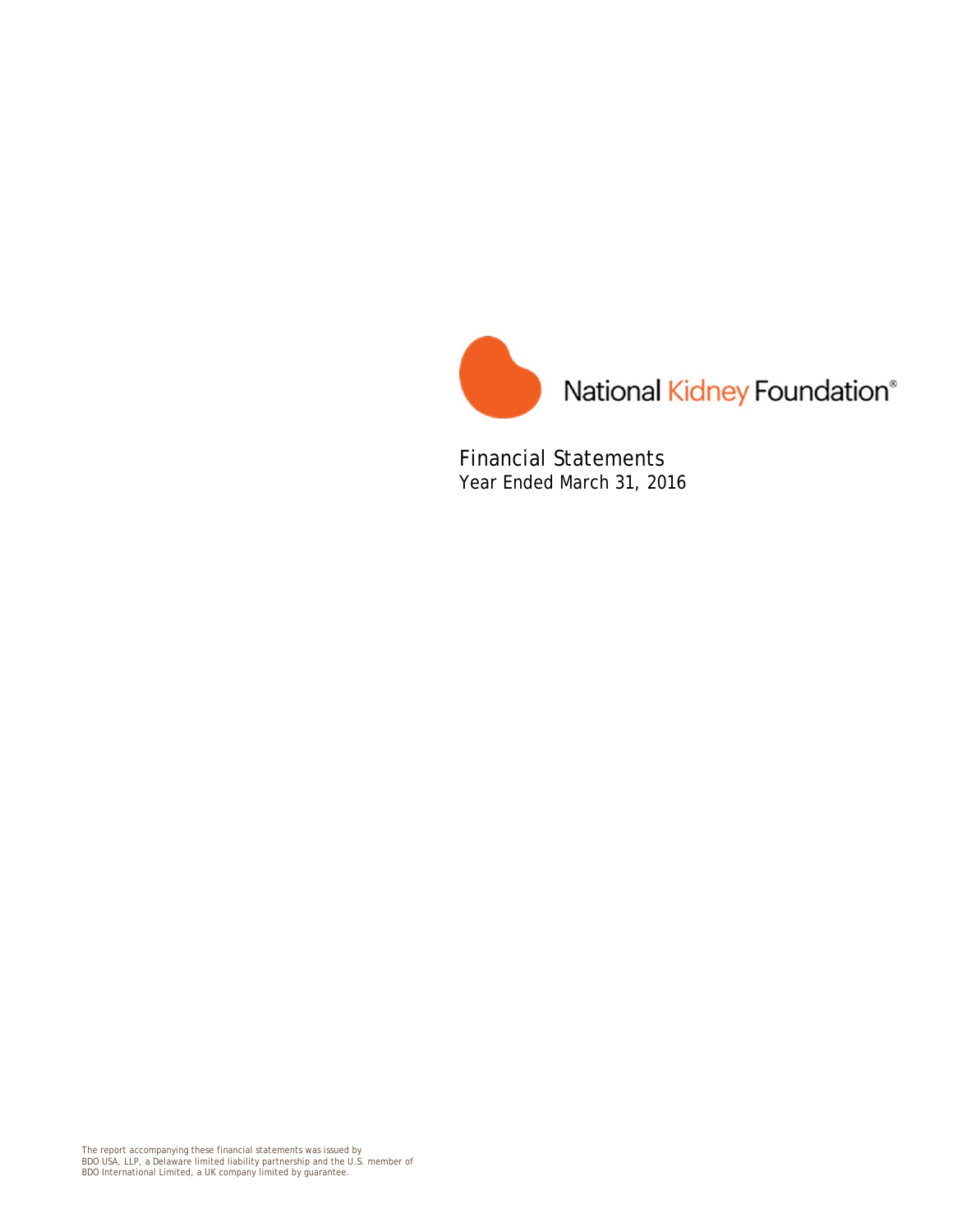

Financial Statements Year Ended March 31, 2016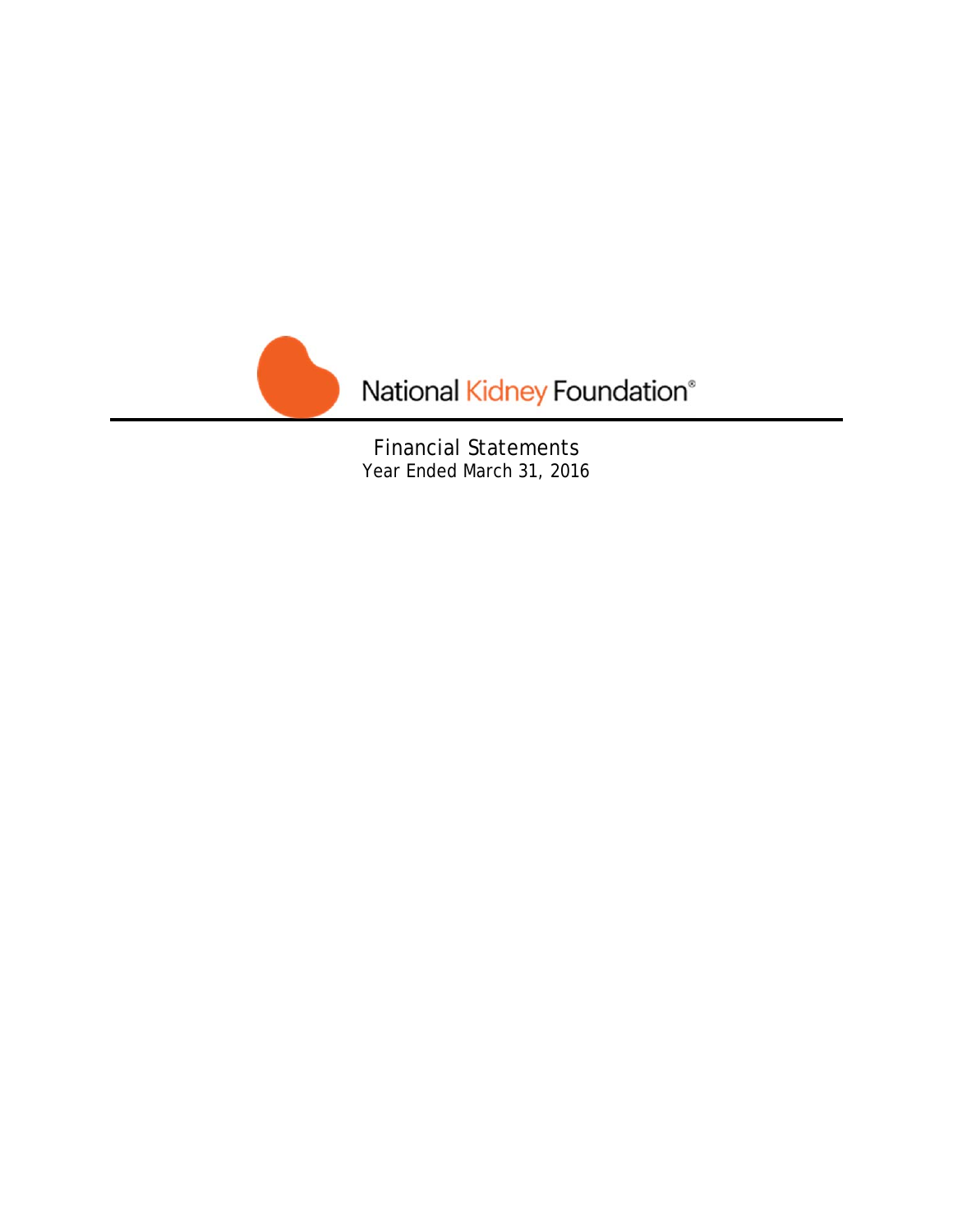# **Contents**

| Independent Auditor's Report                                       | $3 - 4$ |
|--------------------------------------------------------------------|---------|
| <b>Financial Statements:</b>                                       |         |
| Balance Sheet as of March 31, 2016                                 | 5       |
| Statement of Activities for the Year Ended March 31, 2016          | $6 - 7$ |
| Statement of Cash Flows for the Year Ended March 31, 2016          | 8       |
| Statement of Functional Expenses for the Year Ended March 31, 2016 | 9       |
| Notes to Financial Statements                                      | 10-21   |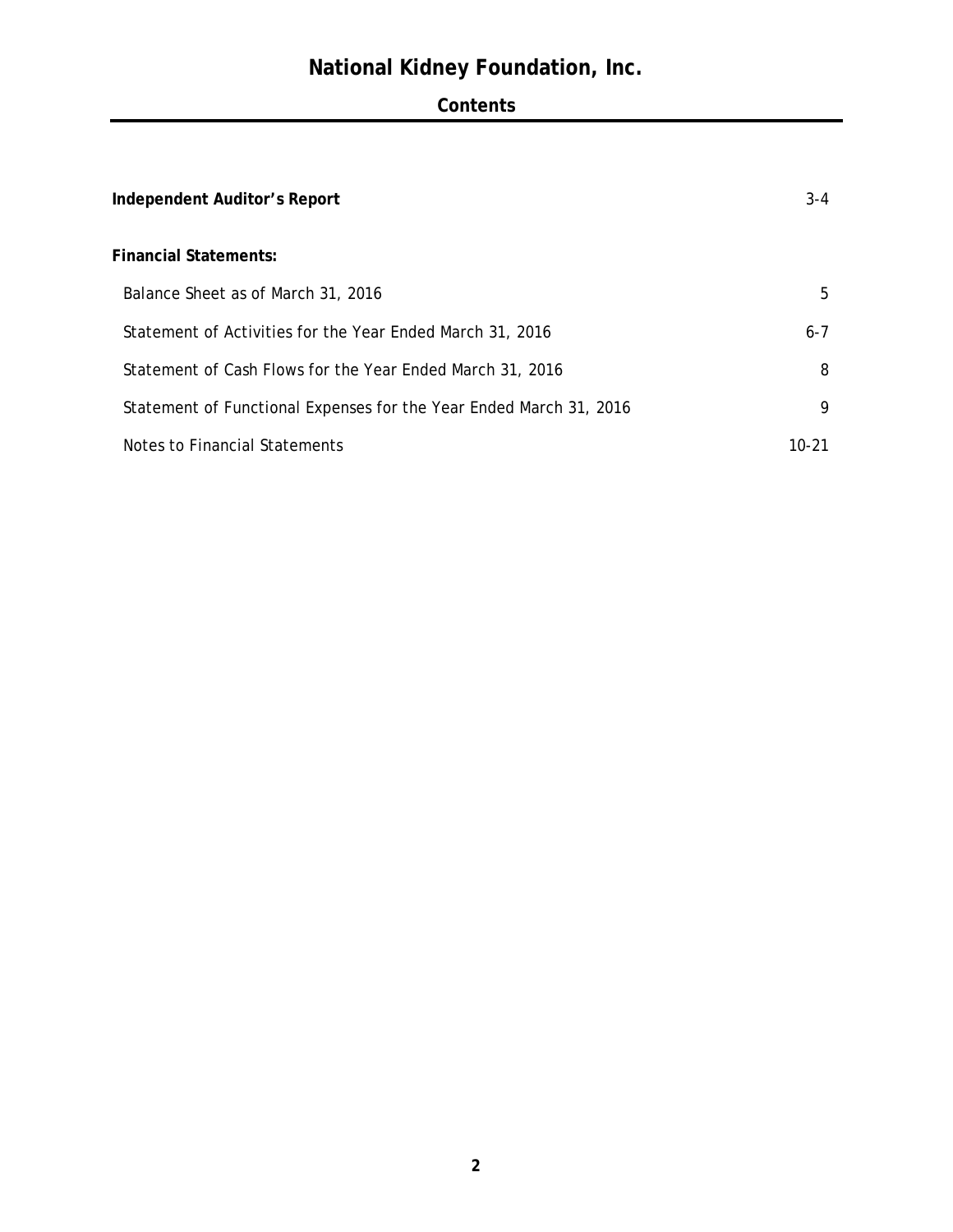

Tel: +212 885-8000 Fax: +212 697-1299 **www.bdo.com** 

100 Park Avenue New York, NY 10017

## **Independent Auditor's Report**

The Board of Directors National Kidney Foundation, Inc. New York, New York

#### *Report on the Financial Statements*

We have audited the accompanying financial statements of the National Kidney Foundation, Inc. (the "Foundation"), which are comprised of the balance sheet as of March 31, 2016, and the related statements of activities, cash flows and functional expenses for the year then ended, and the related notes to the financial statements.

#### *Management's Responsibility for the Financial Statements*

Management is responsible for the preparation and fair presentation of these financial statements in accordance with accounting principles generally accepted in the United States of America; this includes the design, implementation, and maintenance of internal control relevant to the preparation and fair presentation of financial statements that are free from material misstatement, whether due to fraud or error.

#### *Auditor's Responsibility*

Our responsibility is to express an opinion on these financial statements based on our audit. We conducted our audit in accordance with auditing standards generally accepted in the United States of America. Those standards require that we plan and perform the audit to obtain reasonable assurance about whether the financial statements are free from material misstatement.

An audit involves performing procedures to obtain audit evidence about the amounts and disclosures in the financial statements. The procedures selected depend on the auditor's judgment, including the assessment of the risks of material misstatement of the financial statements, whether due to fraud or error. In making those risk assessments, the auditor considers internal control relevant to the entity's preparation and fair presentation of the financial statements in order to design audit procedures that are appropriate in the circumstances, but not for the purpose of expressing an opinion on the effectiveness of the entity's internal control. Accordingly, we express no such opinion. An audit also includes evaluating the appropriateness of accounting policies used and the reasonableness of significant accounting estimates made by management, as well as evaluating the overall presentation of the financial statements.

We believe that the audit evidence we have obtained is sufficient and appropriate to provide a basis for our audit opinion.

BDO USA, LLP, a Delaware limited liability partnership, is the U.S. member of BDO International Limited, a UK company limited by guarantee, and forms part of the international BDO network of independent member firms.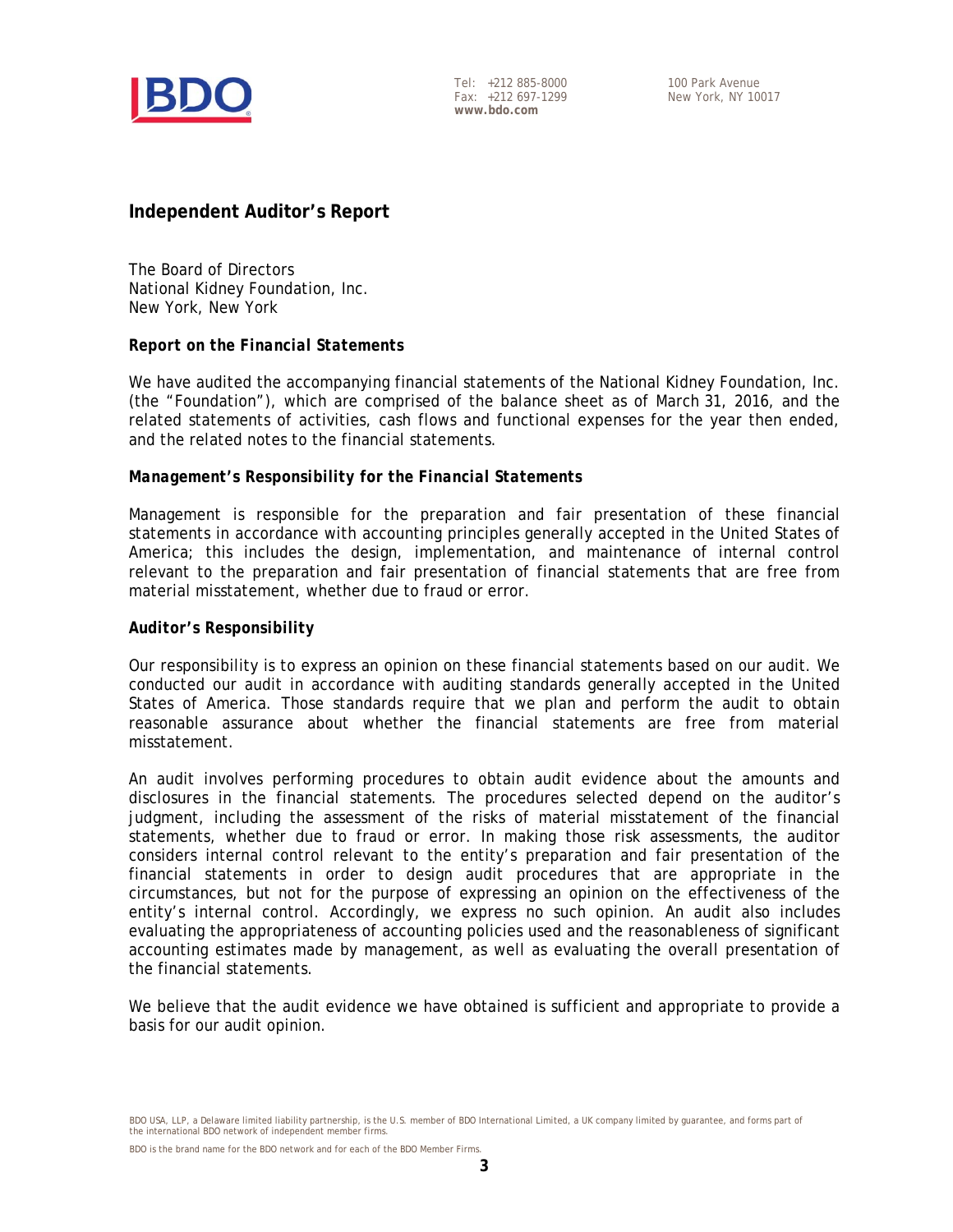

## *Opinion*

In our opinion, the financial statements referred to above present fairly, in all material respects, the financial position of the National Kidney Foundation, Inc. as of March 31, 2016, and the results of its operations and its cash flows for the year then ended in accordance with accounting principles generally accepted in the United States of America.

BDO USA, LLP

July 20, 2016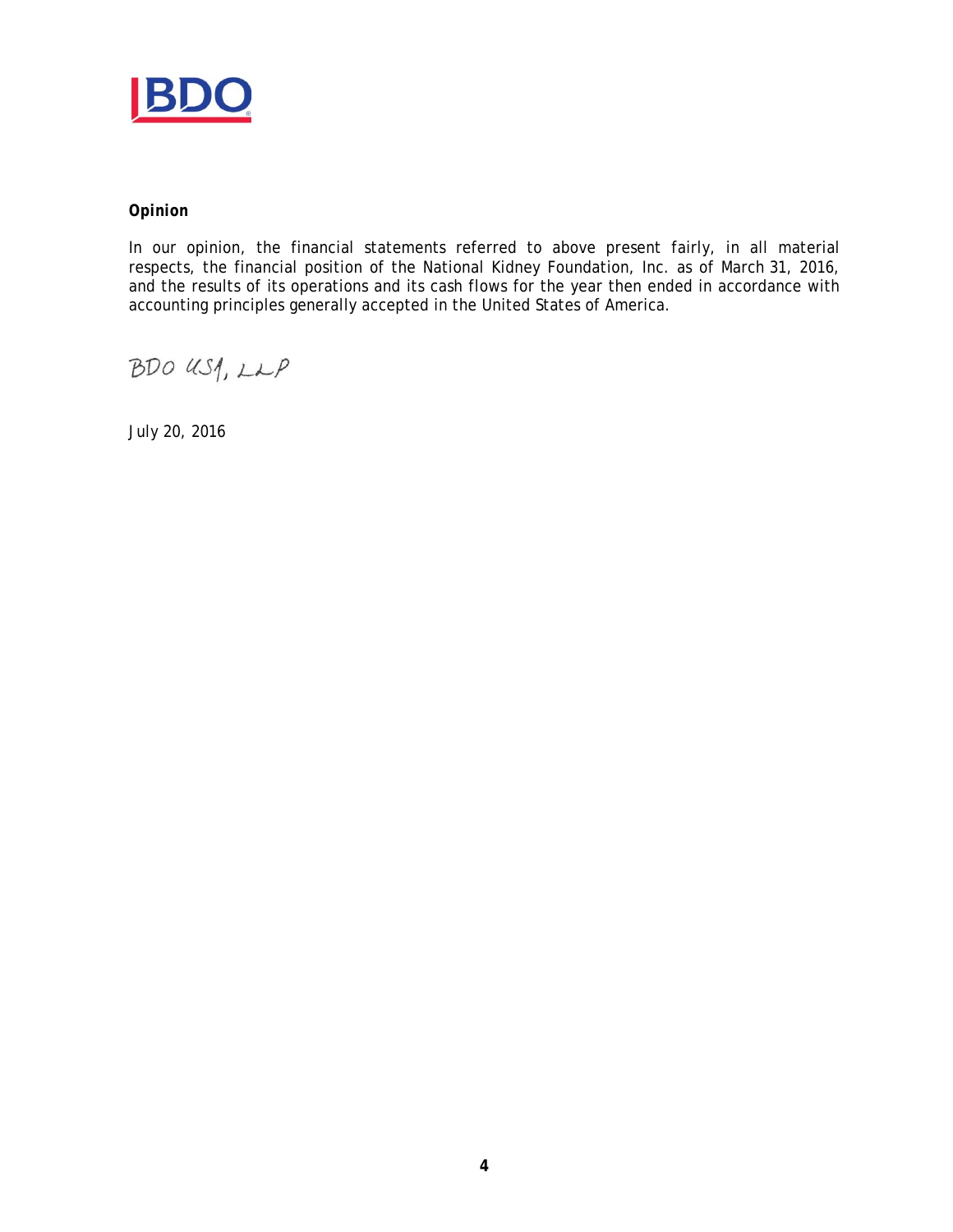# **Balance Sheet**

*March 31, 2016* 

| Assets                                                                                                                                            |                                                |
|---------------------------------------------------------------------------------------------------------------------------------------------------|------------------------------------------------|
| Cash and cash equivalents<br>Investments, at fair value (Note 3)<br>Investments held under split-interest agreements                              | \$2,044,653<br>6,165,035                       |
| (Notes 3 and 7)<br>Due from affiliates, principally share of affiliate contributions, less allowance<br>for uncollectible amounts                 | 452,149                                        |
| of \$241,069<br>Other receivables, less allowance for uncollectible                                                                               | 709,366                                        |
| amounts of \$313,783 (Note 4)                                                                                                                     | 2,792,670                                      |
| Prepaid expenses                                                                                                                                  | 821,329                                        |
| Other assets                                                                                                                                      | 227,862                                        |
| Fixed assets, net                                                                                                                                 | 281,075                                        |
|                                                                                                                                                   | \$13,494,139                                   |
| <b>Liabilities and Net Assets</b>                                                                                                                 |                                                |
| Liabilities:<br>Accounts payable and accrued expenses<br>Deferred income (Note 6)<br>Deferred rent (Note 10)<br>Payable to beneficiaries (Note 7) | \$3,780,272<br>5,569,077<br>501,530<br>347,436 |
| <b>Total Liabilities</b>                                                                                                                          | 10,198,315                                     |
| Commitments (Notes 7 and 10)                                                                                                                      |                                                |
| Net Assets (Deficit) (Notes 11 and 12):<br>Unrestricted<br>Temporarily restricted<br>Permanently restricted                                       | (1,686,627)<br>3,787,355<br>1,195,096          |
| <b>Total Net Assets</b>                                                                                                                           | 3,295,824                                      |
|                                                                                                                                                   | \$13,494,139                                   |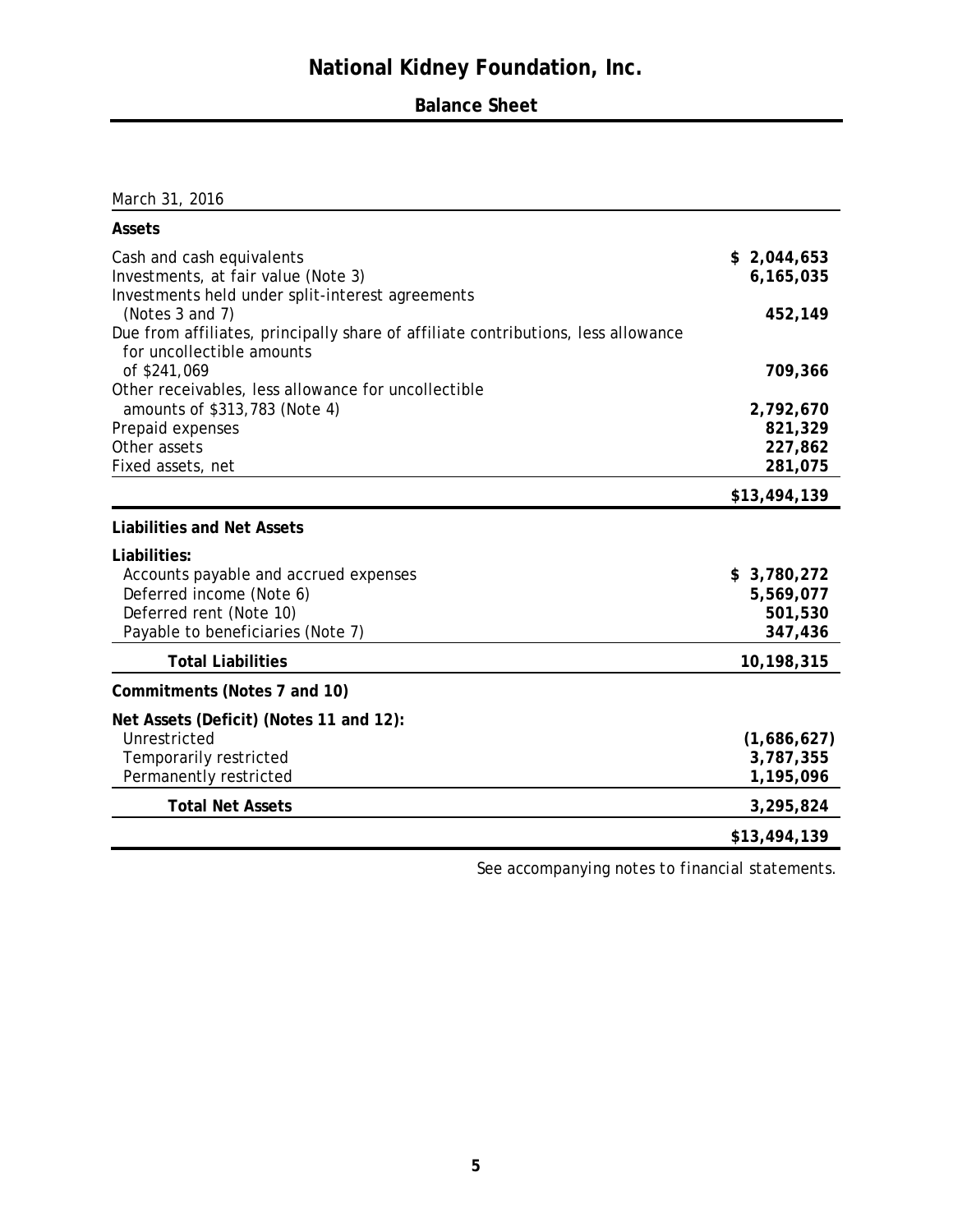#### **Statement of Activities**

*Year ended March 31, 2016* 

|                                                                    | Unrestricted | Temporarily<br>Restricted | Permanently<br>Restricted | Total        |
|--------------------------------------------------------------------|--------------|---------------------------|---------------------------|--------------|
| Revenue:                                                           |              |                           |                           |              |
| Contributions:                                                     |              |                           |                           |              |
| Received directly - contributions                                  | \$6,826,907  | 400,363                   | \$                        | \$7,227,270  |
| Received indirectly - share of affiliate contributions             | 1,734,760    |                           |                           | 1,734,760    |
| Received indirectly - contributions                                | 644,050      | 50,936                    |                           | 694,986      |
|                                                                    | 9,205,717    | 451,299                   |                           | 9,657,016    |
| Revenue from sales of donated vehicles                             | 2,835,305    |                           |                           | 2,835,305    |
| Less: Cost of sales                                                | 887,143      |                           |                           | 887,143      |
| Net Revenue From Sales of Donated Vehicles                         | 1,948,162    |                           |                           | 1,948,162    |
| Revenue from special events                                        | 12,940,263   |                           |                           | 12,940,263   |
| Less: Direct benefit to donor costs                                | 1,372,162    |                           |                           | 1,372,162    |
| Net Revenue From Special Events                                    | 11,568,101   |                           |                           | 11,568,101   |
| <b>Total Contributions</b>                                         | 22,721,980   | 451,299                   |                           | 23, 173, 279 |
| Program service fees                                               | 7,309,266    |                           |                           | 7,309,266    |
| Royalties                                                          | 2,048,739    |                           |                           | 2,048,739    |
| Dues - professional members                                        | 613,170      |                           |                           | 613,170      |
| Investment income, including realized and unrealized net losses of |              |                           |                           |              |
| \$(341, 870)                                                       | 1,527        | (191, 903)                |                           | (190, 376)   |
| Other, net                                                         | 583,172      |                           |                           | 583,172      |
| Net assets released from restrictions (Note 11)                    | 1,797,074    | (1, 797, 074)             |                           |              |
|                                                                    | 12,352,948   | (1,988,977)               |                           | 10,363,971   |
| <b>Total Revenue</b>                                               | 35,074,928   | (1, 537, 678)             | $\overline{\phantom{a}}$  | 33,537,250   |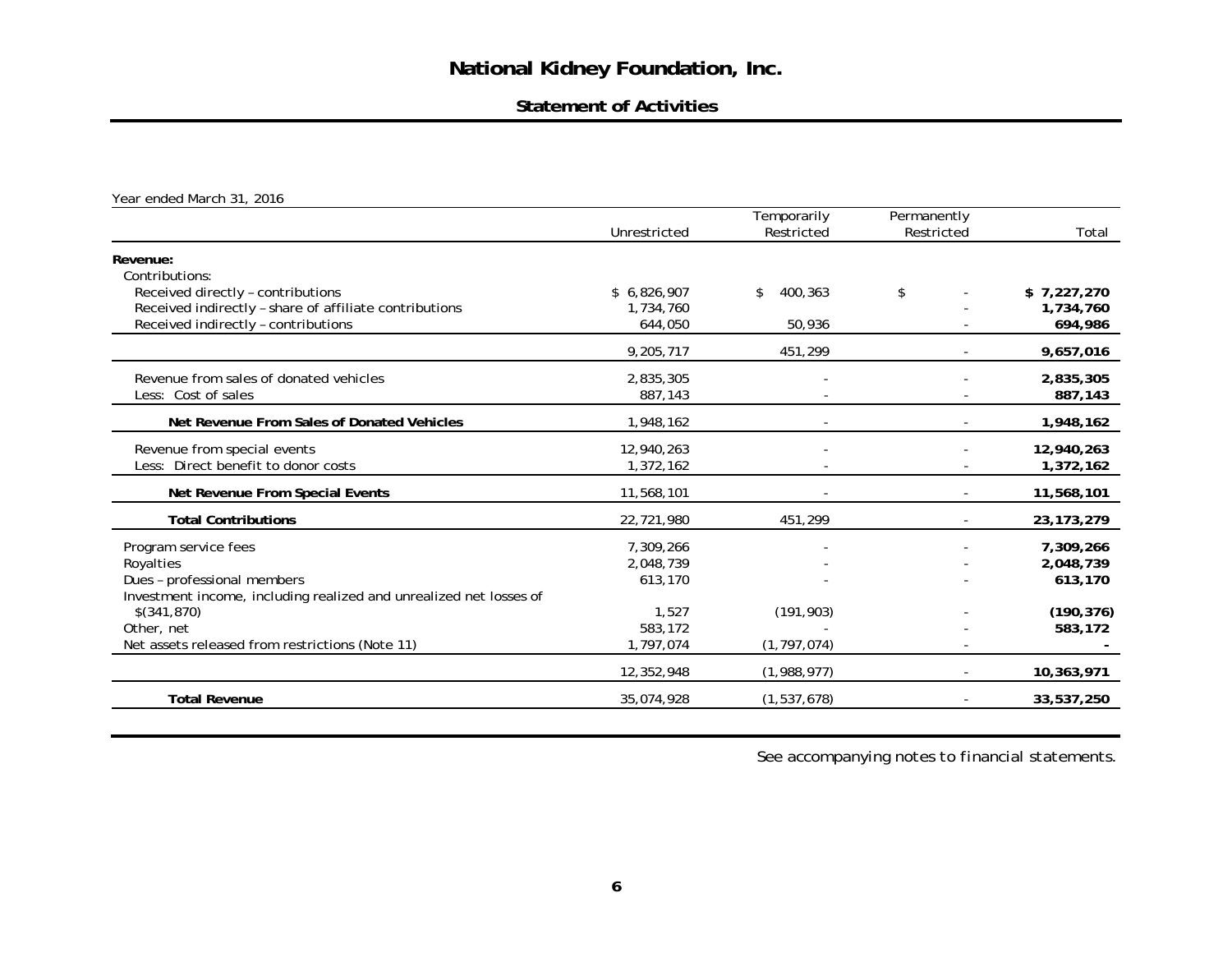#### **Statement of Activities**

*Year ended March 31, 2016* 

|                                                 |               | Temporarily   | Permanently              |             |  |
|-------------------------------------------------|---------------|---------------|--------------------------|-------------|--|
|                                                 | Unrestricted  | Restricted    | Restricted               | Total       |  |
| Expenses:                                       |               |               |                          |             |  |
| Program services:                               |               |               |                          |             |  |
| Research                                        | \$1,292,033   | \$            | \$<br>$\blacksquare$     | \$1,292,033 |  |
| Public health education                         | 3,331,928     |               |                          | 3,331,928   |  |
| Professional education                          | 9,536,562     |               |                          | 9,536,562   |  |
| Patient services                                | 3,815,104     |               |                          | 3,815,104   |  |
| Community services and assistance to affiliates | 9,065,252     |               | $\overline{\phantom{a}}$ | 9,065,252   |  |
| <b>Total Program Services</b>                   | 27,040,879    |               |                          | 27,040,879  |  |
| Supporting services:                            |               |               |                          |             |  |
| Fundraising                                     | 3,440,819     |               |                          | 3,440,819   |  |
| Management and general:                         |               |               |                          |             |  |
| Administrative                                  | 4,014,475     |               |                          | 4,014,475   |  |
| <b>Total Supporting Services</b>                | 7,455,294     |               |                          | 7,455,294   |  |
| <b>Total Expenses</b>                           | 34,496,173    |               |                          | 34,496,173  |  |
| Change in Net Assets                            | 578,755       | (1, 537, 678) |                          | (958, 923)  |  |
| Net (Deficit) Assets at Beginning of Year       | (2, 265, 383) | 5,325,033     | 1,195,096                | 4,254,746   |  |
| Net (Deficit) Assets at End of Year             | \$(1,686,628) | \$3,787,355   | \$1,195,096              | \$3,295,823 |  |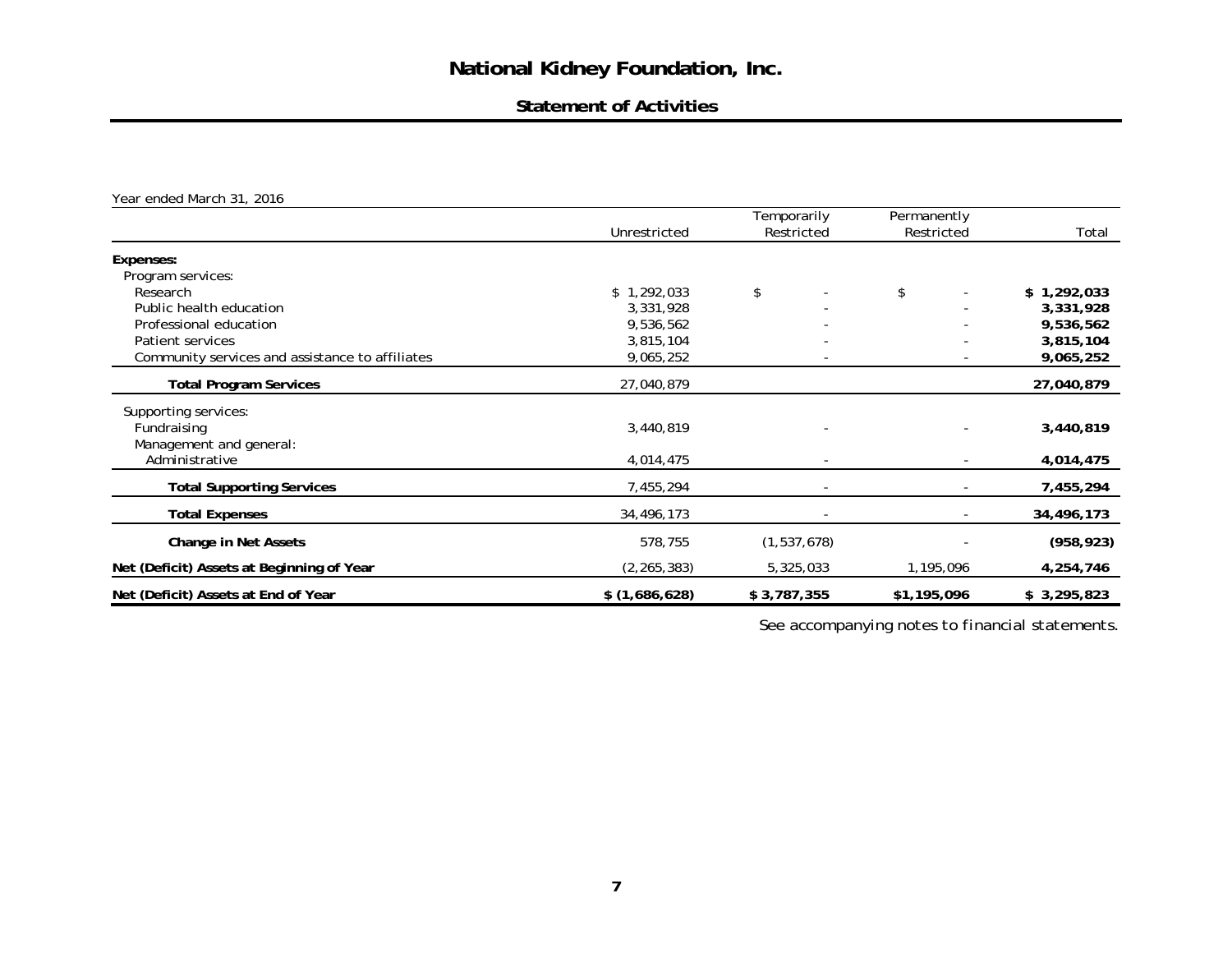**Statement of Cash Flows** 

# *Year ended March 31, 2016*

| <b>Cash Flows From Operating Activities:</b>                                |               |
|-----------------------------------------------------------------------------|---------------|
| Change in net assets                                                        | \$ (958, 923) |
| Adjustments to reconcile change in net assets to net cash used in operating |               |
| activities:                                                                 |               |
| Depreciation and amortization                                               | 121,526       |
| Allowance for uncollectible accounts                                        | 179,897       |
| Net realized and unrealized losses on investments                           | 341,870       |
| Donated stocks                                                              | (161, 164)    |
| Decrease (increase) in assets:                                              |               |
| Due from affiliates                                                         | (167, 015)    |
| Other receivables                                                           | (1,085,332)   |
| Prepaid expenses                                                            | 24,532        |
| Other assets                                                                | 12,672        |
| Increase (decrease) in liabilities:                                         |               |
| Accounts payable and accrued expenses                                       | (1,839,532)   |
| Deferred income                                                             | 1,803,151     |
| Payable to beneficiaries                                                    | (18, 242)     |
| Net Cash Used In Operating Activities                                       | (1,746,560)   |
| Cash Flows From Investing Activities:                                       |               |
| Purchases of fixed assets                                                   | (104, 719)    |
| Proceeds from sale of investments                                           | 1,688,201     |
| Purchases of investments                                                    | (1, 211, 538) |
|                                                                             |               |
| Net Cash Provided By Investing Activities                                   | 371,944       |
| Net Decrease in Cash and Cash Equivalents                                   | (1, 374, 616) |
| Cash and Cash Equivalents, Beginning of Year                                | 3,419,269     |
| Cash and Cash Equivalents, End of Year                                      | \$2,044,653   |
| Supplemental Disclosure of Cash Flow Information:                           |               |
| Cash paid for interest                                                      | \$<br>8,747   |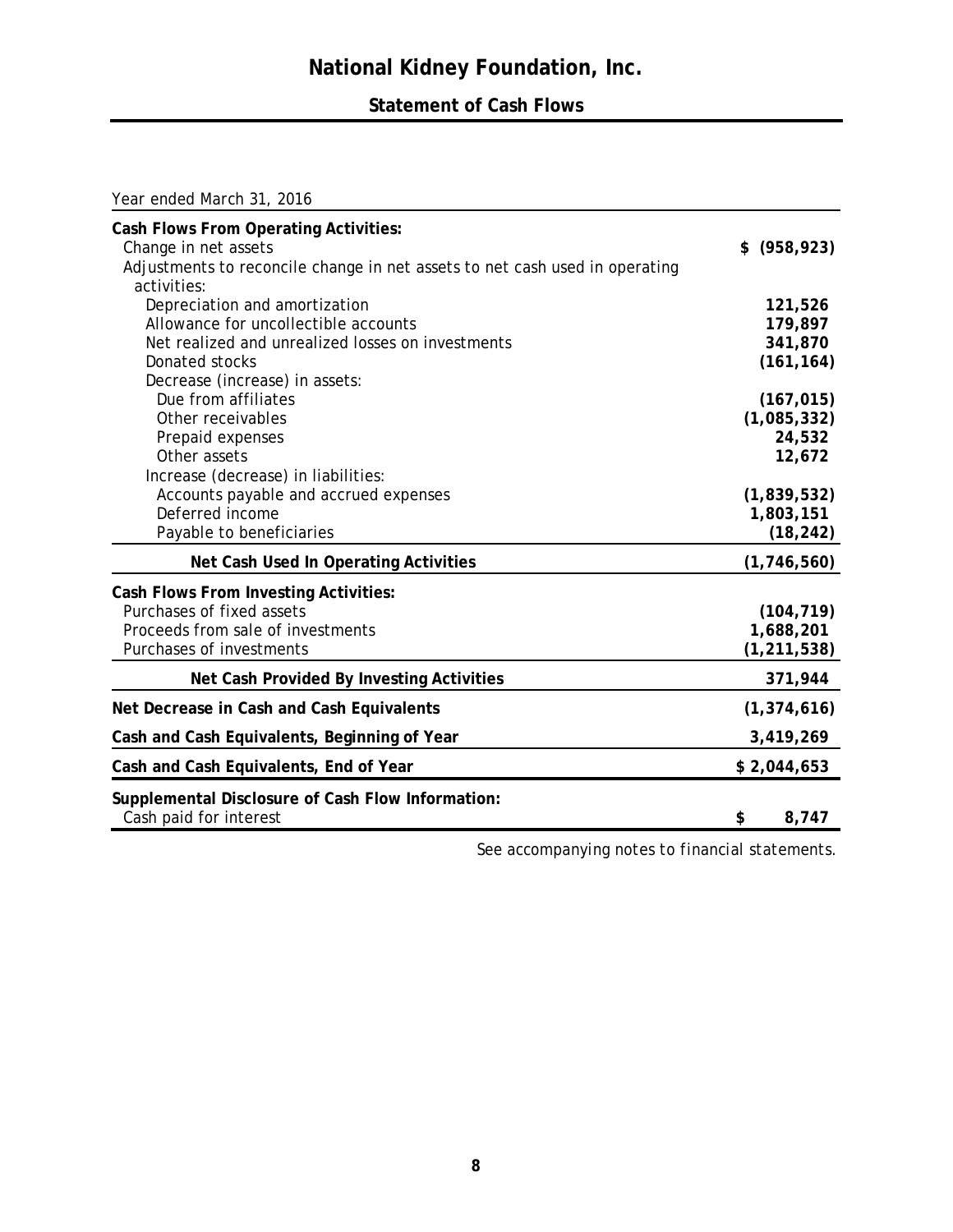*Year ended March 31, 2016* 

|                                                                                   | <b>Program Services</b> |                            |                           |                     | <b>Supporting Services</b>                            |                          |                          |                           |                                                                                 |                                 |                             |
|-----------------------------------------------------------------------------------|-------------------------|----------------------------|---------------------------|---------------------|-------------------------------------------------------|--------------------------|--------------------------|---------------------------|---------------------------------------------------------------------------------|---------------------------------|-----------------------------|
|                                                                                   | Research                | Public Health<br>Education | Professional<br>Education | Patient<br>Services | Community<br>Services/<br>Assistance to<br>Affiliates | Total                    | Fundraising              | Management<br>and General | Direct Benefit<br>Costs and<br>Donated<br><b>Vehicles Costs</b><br>and Expenses | Total<br>Supporting<br>Services | Total                       |
|                                                                                   |                         |                            |                           |                     |                                                       |                          |                          |                           |                                                                                 |                                 |                             |
| Salaries                                                                          | \$ 380,835              | \$1,901,129                | \$4,314,263               | \$1,682,344         | \$4,410,057                                           | \$12,688,628             | \$546,354                | \$2,311,617               | \$                                                                              | \$2,857,971                     | \$15,546,599                |
| Retirement benefits                                                               | 9,740                   | 48,623                     | 110,340                   | 43,027              | 112,790                                               | 324,520                  | 13,973                   | 59,121                    |                                                                                 | 73,094                          | 397,614                     |
| Payroll taxes                                                                     | 31,190                  | 155,700                    | 353,333                   | 137,782             | 361,179                                               | 1,039,184                | 44,746                   | 189,319                   |                                                                                 | 234,065                         | 1,273,249                   |
| Other employee benefits                                                           | 32,921                  | 152,173                    | 698,728                   | 227,206             | 642,841                                               | 1,753,869                | 43,732                   | 185,030                   |                                                                                 | 228,762                         | 1,982,631                   |
| Awards and grants                                                                 | 584,313                 |                            |                           |                     |                                                       | 584,313                  | $\overline{\phantom{a}}$ |                           |                                                                                 |                                 | 584,313                     |
| Patient financial assistance                                                      |                         |                            |                           | 497,928             |                                                       | 497,928                  | $\sim$                   | $\overline{\phantom{a}}$  |                                                                                 |                                 | 497,928                     |
| Professional fees and contract services                                           | 77,598                  | 198,019                    | 1,354,495                 | 217,637             | 506,728                                               | 2,354,477                | 117,681                  | 236,494                   | 243,463                                                                         | 597,638                         | 2,952,115                   |
| Office supplies and expenses                                                      | 9,882                   | 53,559                     | 226,217                   | 54,390              | 513,443                                               | 857,491                  | 22,603                   | 60,392                    | 140,190                                                                         | 223,185                         | 1,080,676                   |
| Telephone                                                                         | 9,658                   | 49,754                     | 73,893                    | 33,098              | 96,522                                                | 262,925                  | 16,090                   | 60,487                    |                                                                                 | 76,577                          | 339,502                     |
| Postage and shipping                                                              | 4,036                   | 23,226                     | 72,300                    | 121,803             | 59,536                                                | 280,901                  | 305,925                  | 25,280                    | $\sim$                                                                          | 331,205                         | 612,106                     |
| Building occupancy                                                                | 66,594                  | 343,061                    | 495,928                   | 223,266             | 544,965                                               | 1,673,814                | 98,578                   | 417,083                   | $\sim$                                                                          | 515,661                         | 2,189,475                   |
| Equipment repairs and maintenance                                                 | 22,898                  | 117,946                    | 176,916                   | 77,455              | 187,982                                               | 583,197                  | 194,074                  | 143,413                   | $\sim$                                                                          | 337,487                         | 920,684                     |
| Insurance                                                                         | 5,769                   | 29,716                     | 40,794                    | 20,398              | 65,156                                                | 161,833                  | 8,540                    | 36,133                    | $\sim$                                                                          | 44,673                          | 206,506                     |
| Printing and publications                                                         | 2,414                   | 21,198                     | 803,906                   | 118,408             | 44,869                                                | 990,795                  | 230,822                  | 15,117                    |                                                                                 | 245,939                         | 1,236,734                   |
| Marketing and promotion                                                           | 3,406                   | 27,295                     | 40,386                    | 16,706              | 233,022                                               | 320,815                  | 579,167                  | 21,333                    |                                                                                 | 600,500                         | 921,315                     |
| Conferences and meetings                                                          | 17,899                  | 44,687                     | 410,856                   | 181,067             | 775,948                                               | 1,430,457                | 933,370                  | 53,273                    | 988,509                                                                         | 1,975,152                       | 3,405,609                   |
| Meetings and travel                                                               | 6,309                   | 27,592                     | 113,880                   | 59,584              | 191,788                                               | 399,153                  | 93,796                   | 33,969                    |                                                                                 | 127,765                         | 526,918                     |
| Cost of donated vehicles, provider fees                                           |                         |                            |                           |                     |                                                       |                          |                          |                           | 887,143                                                                         | 887,143                         | 887,143                     |
| Dues and subscriptions                                                            | 3,963                   | 23,285                     | 32,790                    | 15,791              | 34,007                                                | 109,836                  | 7,521                    | 24,823                    |                                                                                 | 32,344                          | 142,180                     |
| Cost of goods sold                                                                |                         |                            | 42,059                    |                     |                                                       | 42,059                   | $\sim$                   |                           |                                                                                 |                                 | 42,059                      |
| Miscellaneous expenses                                                            | 18,864                  | 95,682                     | 149,007                   | 74,674              | 253,920                                               | 592,147                  | 178,305                  | 118,144                   |                                                                                 | 296,449                         | 888,596                     |
| Depreciation and amortization                                                     | 1,288,289<br>3,744      | 3,312,645<br>19,283        | 9,510,091<br>26,471       | 3,802,564<br>12,540 | 9,034,753<br>30,499                                   | 26,948,342<br>92,537     | 3,435,277<br>5,542       | 3,991,028<br>23,447       | 2,259,305                                                                       | 9,685,610<br>28,989             | 36,633,952<br>121,526       |
|                                                                                   | 1,292,033               | 3,331,928                  | 9,536,562                 | 3,815,104           | 9,065,252                                             | 27,040,879               | 3,440,819                | 4,014,475                 | 2,259,305                                                                       | 9,714,599                       | 36,755,478                  |
| Less: Direct benefit costs<br>Donated vehicles cost of sales and selling expenses |                         |                            |                           |                     |                                                       |                          |                          |                           | (1, 372, 162)<br>(887, 143)                                                     | (1, 372, 162)<br>(887, 143)     | (1, 372, 162)<br>(887, 143) |
| Total Expenses Reported by Function in the<br><b>Statement of Activities</b>      | \$1,292,033             | \$3,331,928                | \$9,536,562               | \$3,815,104         |                                                       | \$9,065,252 \$27,040,879 | \$3,440,819              | \$4,014,475               | - \$<br>$\sim$                                                                  | \$7,455,294                     | \$34,496,173                |
| <b>Current Period Percentages</b>                                                 | 3.75%                   | 9.66%                      | 27.64%                    | 11.06%              | 26.28%                                                | 78.39%                   | 9.97%                    | 11.64%                    | $-$ %                                                                           | 21.61%                          | 100.00%                     |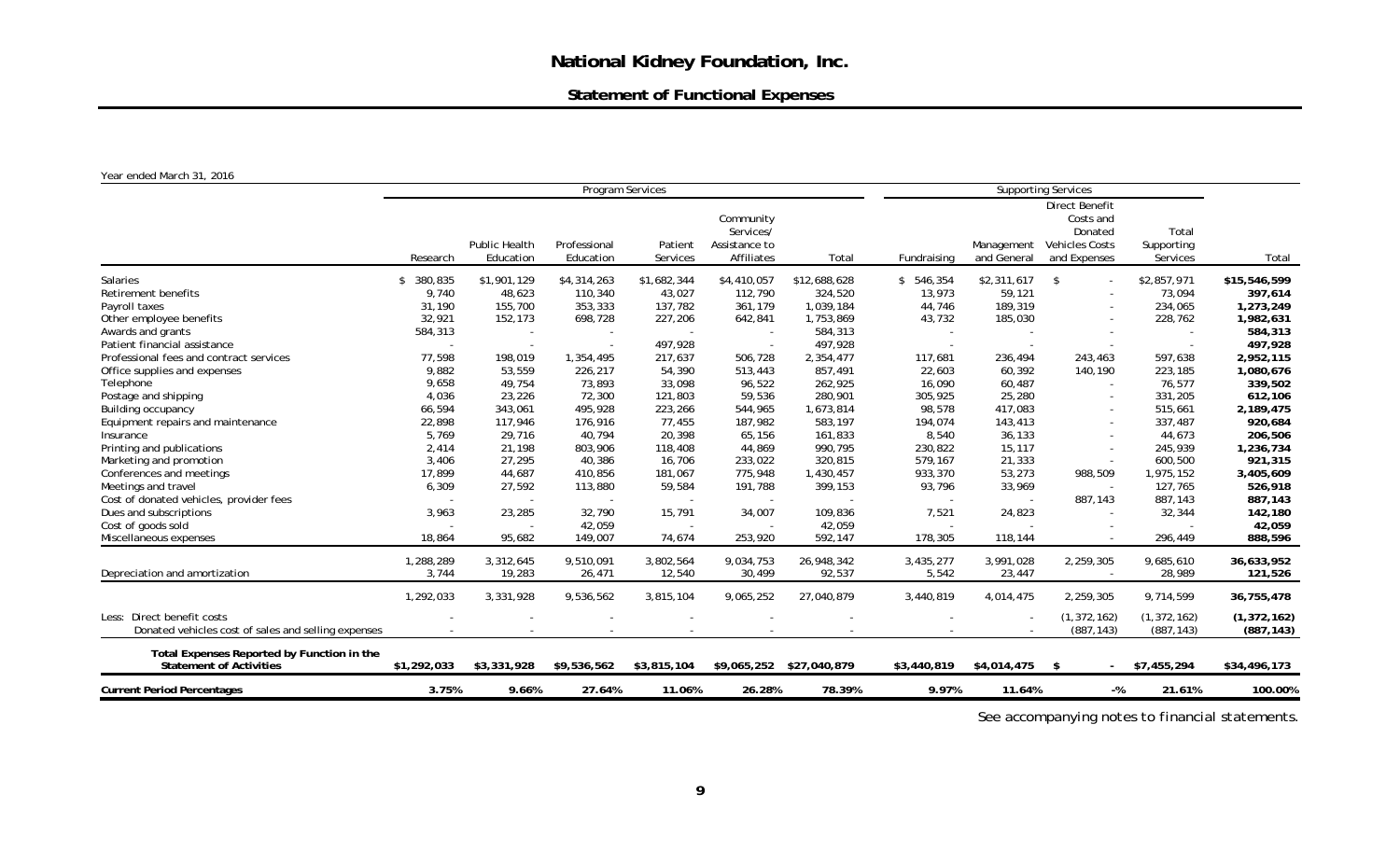# **1. Nature of Organization**

The National Kidney Foundation, Inc. (the "Foundation"), headquartered in New York City, is dedicated to the awareness, prevention and treatment of kidney disease for hundreds of thousands of healthcare professionals, millions of patients and their families and tens of millions of Americans at risk. The Foundation has a chartered network of 12 affiliated organizations ("Affiliates") and 27 regional offices as of March 31, 2016 across the country to implement its mission to prevent kidney and urinary tract diseases, improve the health and well-being of individuals and families affected by these diseases and increase the availability of all organs for transplantation. Founded in 1950 to address the critical impact of the diseases referred to above, the Foundation conducts nationwide educational campaigns about the role of the kidney in maintaining overall health, the importance of early detection and organ donation and transplantation. Under the provisions of a charter with the Foundation, each Affiliate must meet certain requirements regarding organizational structure, program services and fundraising.

# **2. Summary of Significant Accounting Policies**

#### *(a) Basis of Accounting*

The financial statements have been prepared on the accrual basis of accounting.

#### *(b) Financial Statement Presentation*

The classification of a not-for-profit organization's net assets and its support, revenue and expenses is based on the existence or absence of donor-imposed restrictions. It requires that the amounts for each of three classes of net assets, permanently restricted, temporarily restricted, and unrestricted, be displayed in a statement of financial position and that the amounts of change in each of those classes of net assets be displayed in a statement of activities.

These classes are defined as follows:

- *(i)* **Permanently Restricted –** Net assets resulting from contributions and other inflows of assets whose use by the Foundation are limited by donor-imposed stipulations that neither expire by passage of time nor can be fulfilled or otherwise removed by actions of the Foundation.
- *(ii)* **Temporarily Restricted –** Net assets resulting from contributions and other inflows of assets whose use by the Foundation are limited by donor-imposed stipulations that either expire by passage of time or can be fulfilled and removed by actions of the Foundation pursuant to those stipulations.
- *(iii)* **Unrestricted –** The part of net assets that is neither permanently nor temporarily restricted by donor-imposed stipulations.

#### *(c) Cash and Cash Equivalents*

The Foundation considers highly liquid financial instruments, excluding cash held in trust or held as part of the investment portfolio, with maturities of three months or less when purchased to be cash equivalents.

From time to time, the Foundation's cash balances exceed the Federal Depository Insurance Coverage ("FDIC") limit. The Foundation does not believe it is exposed to any significant risk from cash and cash equivalents.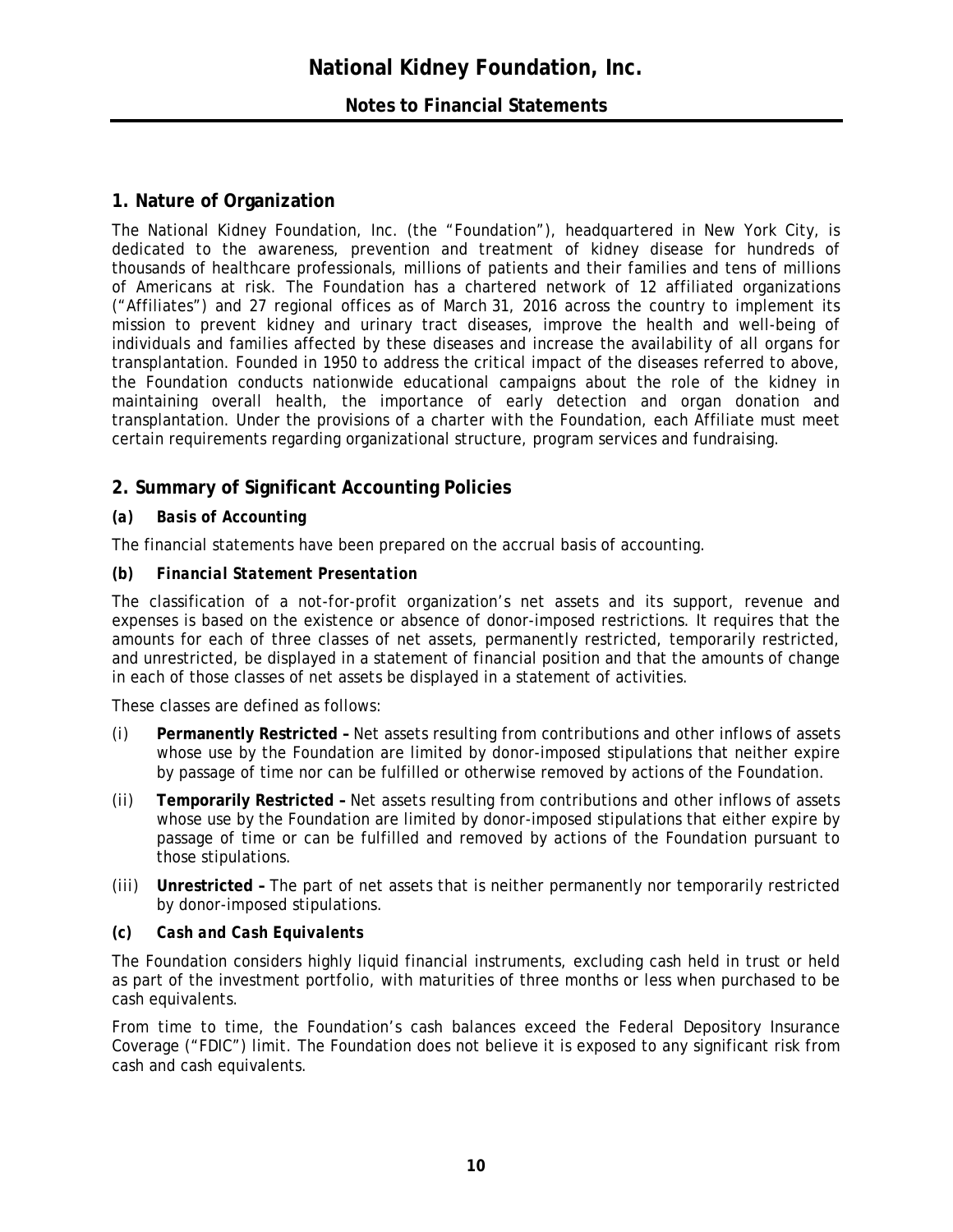# **Notes to Financial Statements**

#### *(d) Fair Value Measurements*

Financial Accounting Standards Board ("FASB") Accounting Standards Codification ("ASC") 820, "Fair Value Measurement", established a hierarchy for inputs used in measuring fair value that maximized the use of observable inputs and minimized the use of unobservable inputs, requiring that inputs that are most observable be used when available. Observable inputs are inputs that market participants operating within the same marketplace as the Foundation would use in pricing the Foundation's asset or liability based on independently derived and observable market data. Unobservable inputs are inputs that can not be sourced from a broad active market in which assets or liabilities identical or similar to those of the Foundation are traded. The Foundation estimates the price of any assets for which there are only unobservable inputs by using assumptions that market participants that have investments in the same or similar assets would use as determined by the money managers for each investment based on best information available in the circumstances. The input hierarchy is broken down into three levels based on the degree to which the exit price is independently observable or determinable as follows:

Level 1 – Valuation based on quoted market prices in active markets for identical assets or liabilities. Since valuations are based on quoted prices that are readily and regularly available in an active market, valuation of these products does not entail a significant degree of judgment.

Level 2 – Valuation based on quoted market prices of investments that are not actively traded or for which certain significant inputs are not observable, either directly or indirectly.

Level 3 – Valuation based on inputs that are unobservable and reflect management's best estimate of what market participants would use as fair value.

#### *(e) Investments and Investment Income*

The Foundation carries investments in marketable equity securities at their fair values based on quoted market prices. Investments in mutual funds and debt securities are carried at their quoted net asset value ("NAV") and published net unit value, respectively.

Income earned from investments, including realized and unrealized gains and losses, is recorded in the net asset class owning the assets. Income earned from permanently restricted investments, including realized and unrealized gains and losses, is recorded as temporarily restricted and then released to unrestricted through appropriations made in accordance with the Foundation's spending policy.

#### *(f) Due From Affiliates and Share of Affiliate Contributions*

The Foundation and its Affiliates have agreements under which a portion of contributions received by Affiliates is shared with the Foundation. Amounts received but not remitted by Affiliates are recorded by the Foundation as due from Affiliates.

#### *(g) Other Assets*

Other assets consist of inventory and security deposits. Inventories, which consist of educational publications in print, are stated at the lower of cost or market determined by the first-in, first-out method. For the year ended March 31, 2016, inventories amounted to \$135,624 and security deposits amounted to \$92,238.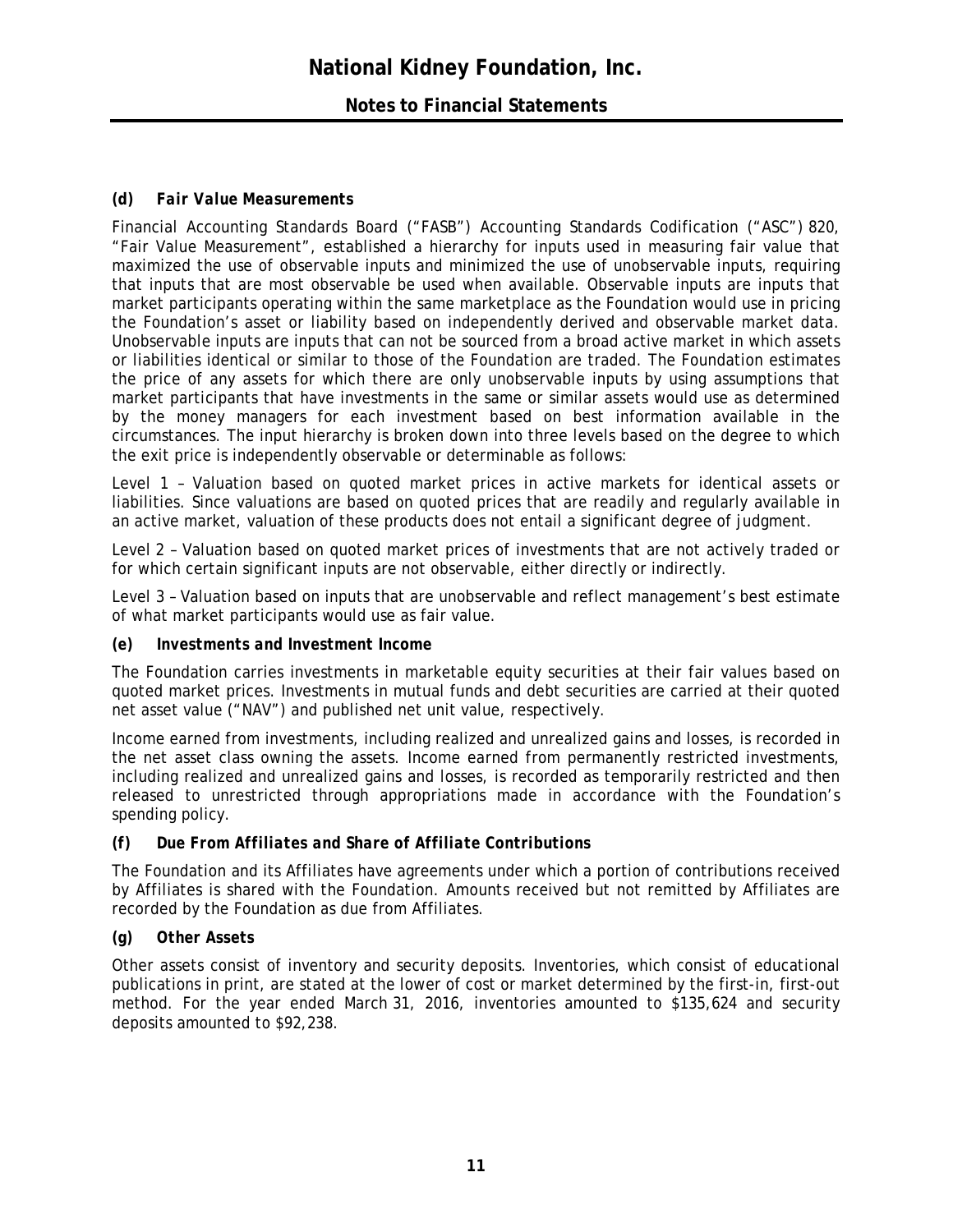#### *(h) Fixed Assets*

Fixed assets are stated on the basis of cost or, as to donated assets, fair value on the date contributed. Depreciation is computed using the straight-line method over the estimated useful lives of the assets. Leasehold improvements are amortized over the shorter of the remaining period of the lease or their estimated useful lives.

| <b>Fixed Assets</b>     | Useful Lives |
|-------------------------|--------------|
| Furniture and equipment | 5-7 years    |
| Capitalized software    | 3-5 years    |

#### *(i) Impairment of Long-Lived Assets*

The Foundation follows the provisions of ASC 360-10-35, "Accounting for the Impairment or Disposal of Long-Lived Assets", which requires the Foundation to review long-lived assets, including both fixed and intangible assets, for impairment whenever events or changes in business circumstances indicate that the carrying amount of an asset may not be fully recoverable. An impairment loss would be recognized when the estimated future cash flows from the use of the asset are less than the carrying amount of that asset. For the year ended March 31, 2016, there has been no such loss.

#### *(j) Deferred Income*

Deferred income consists primarily of amounts received in advance for events, contracted programs, membership dues and journal subscriptions that apply to future periods. Membership dues and subscription revenue are recognized as revenue over the respective membership and subscription periods. Revenues related to contracted programs are recognized upon expended efforts or progression of the program in accordance with the applicable agreement.

*(k) Revenue* 

#### *(i) Contributions*

Contributions are recorded as revenue when received or pledged unconditionally, at their net present value. Contributions received with donor stipulations that limit the use of the donated assets are reported as temporarily restricted support. When a donor restriction expires, that is, when a time restriction ends or purpose restriction is fulfilled, temporarily restricted net assets are reclassified to unrestricted net assets and reported in the statement of activities as net assets released from restrictions.

#### *(ii) Donated Vehicles*

The Foundation uses a third party to administer its donated vehicles program. Donated vehicles are reported at the gross sales price on the statement of activities, which represents the fair market value at the time of the gift. There is no significant inventory of donated vehicles at any time during the fiscal year since the sale transaction mainly occurs immediately after the vehicle donation.

#### *(iii) Royalties*

The Foundation receives royalties on several of its publications that are provided to its medical professional members. The Foundation uses a third party for the management and distribution of these publications. Royalty revenue is recorded gross when earned.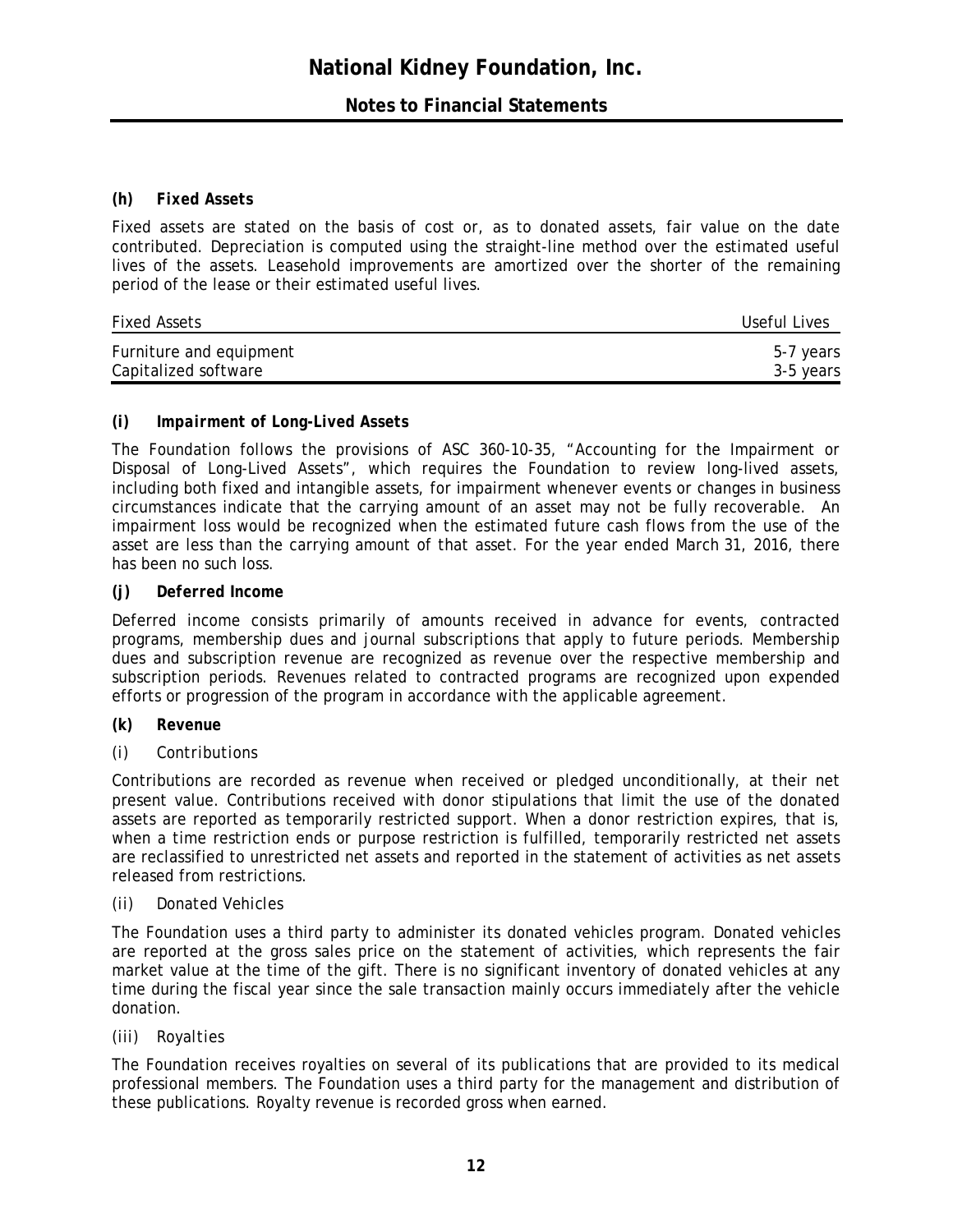## *(iv) Membership Dues and Subscriptions*

Membership dues and subscriptions are recognized as revenue over the applicable membership and subscription periods.

#### *(v) Program Service Fees*

Program service fees represent revenue recognized on Foundation programs. Revenue is recognized upon expended efforts or progression of the program in accordance with the applicable agreement.

#### *(vi) Other, Net*

Other, net is comprised of pass-through grants provided to patients, sales of educational materials and rebates and commissions. Revenue is recognized when earned by the Foundation.

#### *(l) Donated Services*

The Foundation's volunteers, comprised of physicians, allied health professionals, business and community leaders, kidney patients and their families and others committed to the Foundation's mission, have made significant contributions of their time to the Foundation's programs and supporting services. The value of such volunteers' services has not been reflected in the accompanying financial statements as it does not meet the criteria for revenue recognition as stated in ASC 958, "Not-for-Profit Entities".

- *(m) Components of Program Services*
- *(i) Research*

The Foundation sponsors research that seeks answers to key questions relating to kidney disease. Grants are provided for studies aimed at finding treatments or to prevent kidney disease as well as to improve the quality of life and long-term outlook for people with chronic kidney disease.

#### *(ii) Public Health Education*

The Foundation's public health education efforts strive to teach the public about kidney-related issues such as causes of kidney disease and the importance of early detection. These efforts are made through the Foundation's legislative efforts, disbursement of educational brochures to the public, Your Kidneys and You educational program, online health guides on the Foundation's website and awareness through media outreach.

#### *(iii) Professional Education*

The Foundation's program provides medical and health care professionals with tools needed to provide optimum patient care. Products provided include toolkits, best practices, evidence-based practice guidelines, medical journals and professional education conferences.

#### *(iv) Patient Services*

The patient services programs include initiatives to improve patients' health and quality of life. Programs include free screening for individuals at risk through the Kidney Early Evaluation Program ("KEEP") Healthy, newsletters and a magazine, patient empowerment programs, the NKF Cares Help Line and NKF Peers program.

#### *(v) Community Services/Program Assistance to Affiliates*

The Foundation conducts programs to detect disease, develops plans to improve community health practices and conducts rehabilitation programs. In addition, the Foundation provides consultation, guidance, training and leadership to its Affiliates.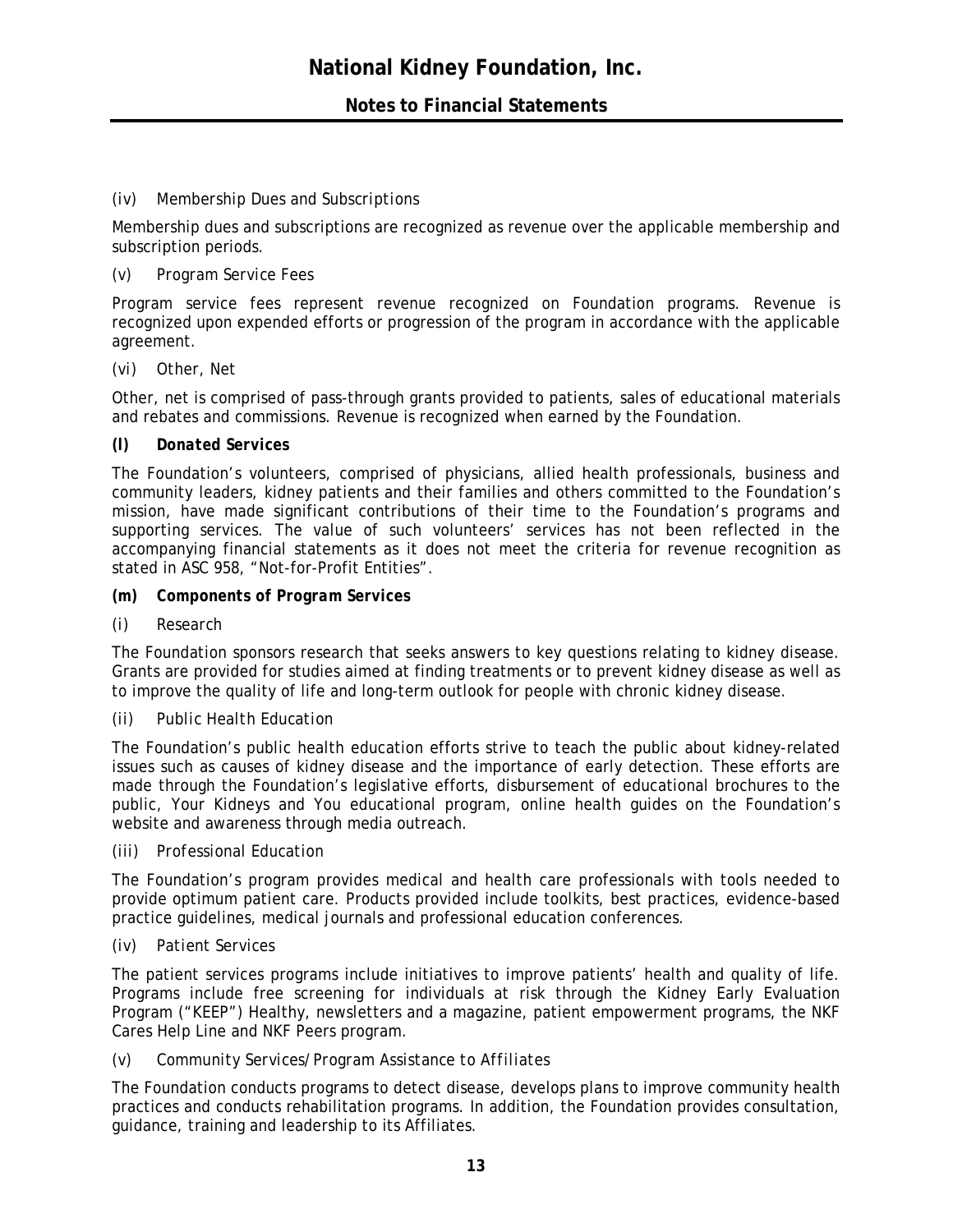## *(n) Functional Allocation of Expenses*

The majority of expenses can generally be directly identified with program or supporting services to which they relate and are allocated accordingly. Other expenses have been allocated among program and supporting service classifications primarily on the basis of the employees' time allocations. Due to the timing of the annual Spring Clinical Meeting, the program services expenses are approximately \$2,300,000 lower. Including those expenses, the current year percentages would be 80% for program services and 20% for supporting services.

#### *(o) Income Taxes*

The Foundation is a not-for-profit voluntary health agency as described in Section 501(c)(3) of the Internal Revenue Code (the "Code"). The Foundation is exempt from Federal income taxes under Section 501(a) of the Code and has been classified as a publicly supported charitable organization under Section 509(a)(1) of the Code. The Foundation also is exempt from New York State and City income taxes. Contributions to the Foundation are deductible for income tax purposes to the maximum extent allowed under the Code. There was no unrelated business income tax payable for the year ended March 31, 2016.

The Foundation has not taken an uncertain tax position that would require provision of a liability under ASC 740, "Income Taxes". Under ASC 740, an organization must recognize the tax benefit associated with tax positions taken for tax return purposes when it is more likely than not that the position will not be sustained. The Foundation does not believe there are any material uncertain tax positions and, accordingly, has not recognized any liability for unrecognized tax benefits. The Foundation has filed IRS Form 990, as required, and all other applicable returns in jurisdictions when it is required. For the year ended March 31, 2016, there were no interest or penalties recorded or included in the financial statements. The Foundation is no longer subject to income tax examination by U.S. Federal, state and local tax authorities for years before 2013, which is the standard statute of limitation look-back period.

#### *(p) Endowment Funds*

The Foundation's endowment fund consists of investments that are permanently restricted. The Foundation follows the requirements of the New York Prudent Management of Institutional Funds Act ("NYPMIFA") as they relate to its permanently restricted contributions and net assets, effective upon New York State's enactment of the legislation in September 2010.

The following applies to the endowment fund:

#### *Interpretation of Relevant Law*

The Finance Committee of the Board of Directors of the Foundation has interpreted NYPMIFA as requiring the preservation of the fair value of the original gift as of the gift date of the donor restricted endowment funds absent explicit donor stipulations to the contrary. As a result of the interpretation, the Foundation classifies as permanently restricted net assets (a) the original value of the gifts donated to the endowment fund, (b) the original value of subsequent gifts to the endowment fund and (c) accumulations to the endowment fund made in accordance with the direction of the applicable donor gift instrument at the time the accumulation is added to the fund. The investment income earned on the accumulations to the endowment fund is classified as temporarily restricted net assets until appropriated in accordance with the Foundation's spending policy.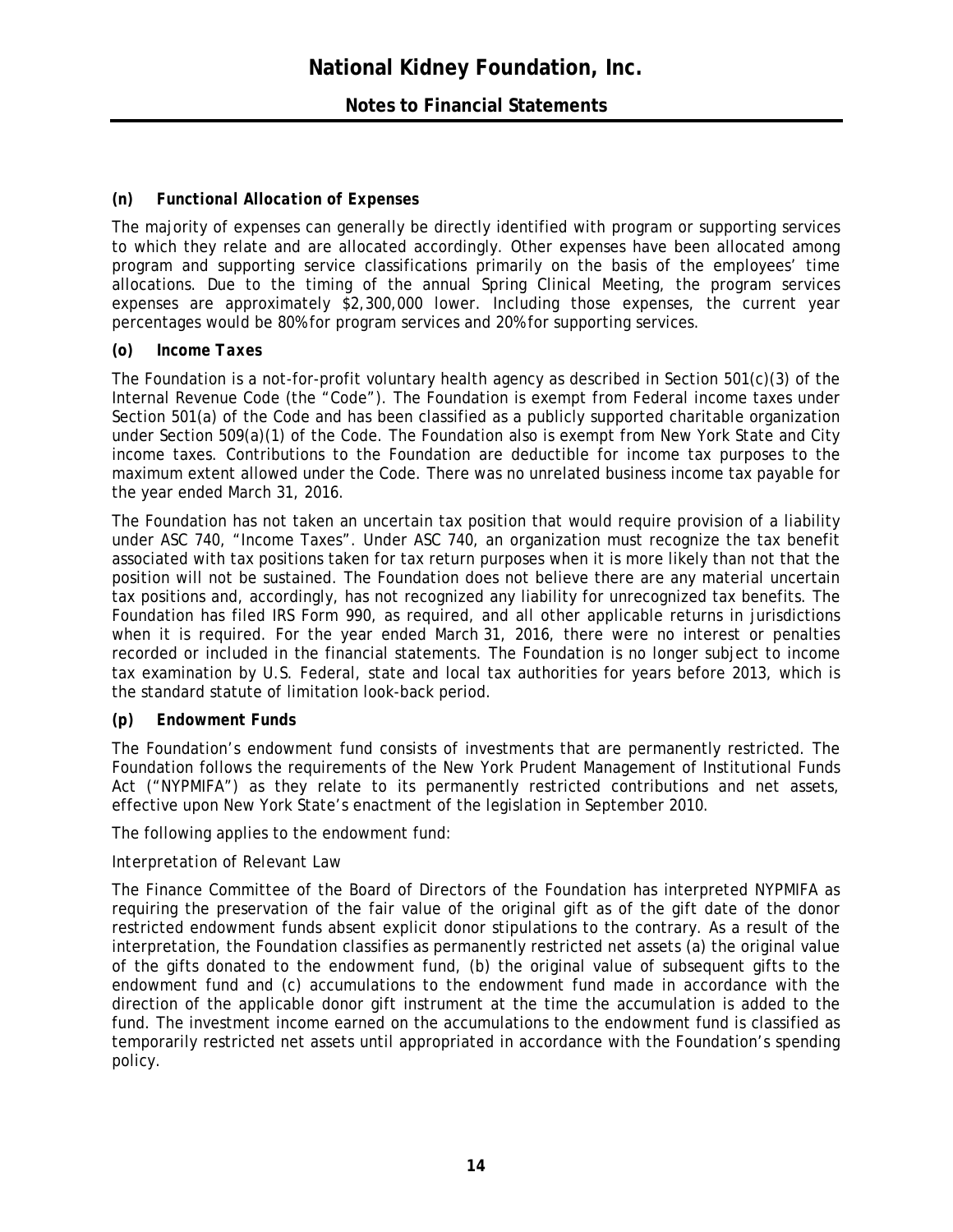#### *Investment and Spending Policies*

The Foundation has adopted investment and spending policies for endowment assets that attempt to provide a stream of returns that would be utilized to fund various programs while seeking to maintain the purchasing power of the endowment assets. Endowment assets include those assets of donor-restricted funds that the Foundation must hold in perpetuity. The Foundation's long-term strategy is to target diversified asset allocation that includes both equity and fixed income securities.

The Foundation may appropriate endowment investment returns for distribution each year up to 4% of the ending market value of the endowment fund over the previous three years and considers the following factors in making a determination to appropriate or accumulate donor-restricted endowment funds:

- the duration and preservation of the funds;
- availability of other funding sources;
- **•** general economic conditions;
- the possible effect of inflation and deflation;
- the expected total return from income and the appreciation/depreciation of investments; and
- purposes of donor-restricted endowment fund.

#### *(q) Use of Estimates*

The preparation of financial statements in conformity with U.S. generally accepted accounting principles requires management to make estimates and assumptions that affect the reported amounts of assets and liabilities and disclosure of contingent assets and liabilities at the date of the financial statements and the reported amounts of revenues and expenses during the reporting period. Actual results could differ from those estimates.

#### *(r) New Accounting Pronouncements*

#### *Accounting for Leases*

On February 25, 2016, the FASB issued Accounting Standards Update ("ASU") 2016-02, "Leases," which will require lessees to recognize a lease liability, which is a lessee's obligation to make lease payments arising from a lease, measured on a discounted basis; and a right-ofuse asset, which is an asset that represents the lessee's right to use, or control the use of, a specified asset for the lease term. The standard is effective for non-public business entities for fiscal years beginning after December 15, 2019 and the Foundation is currently evaluating the impact of the pending adoption of ASU 2016-02.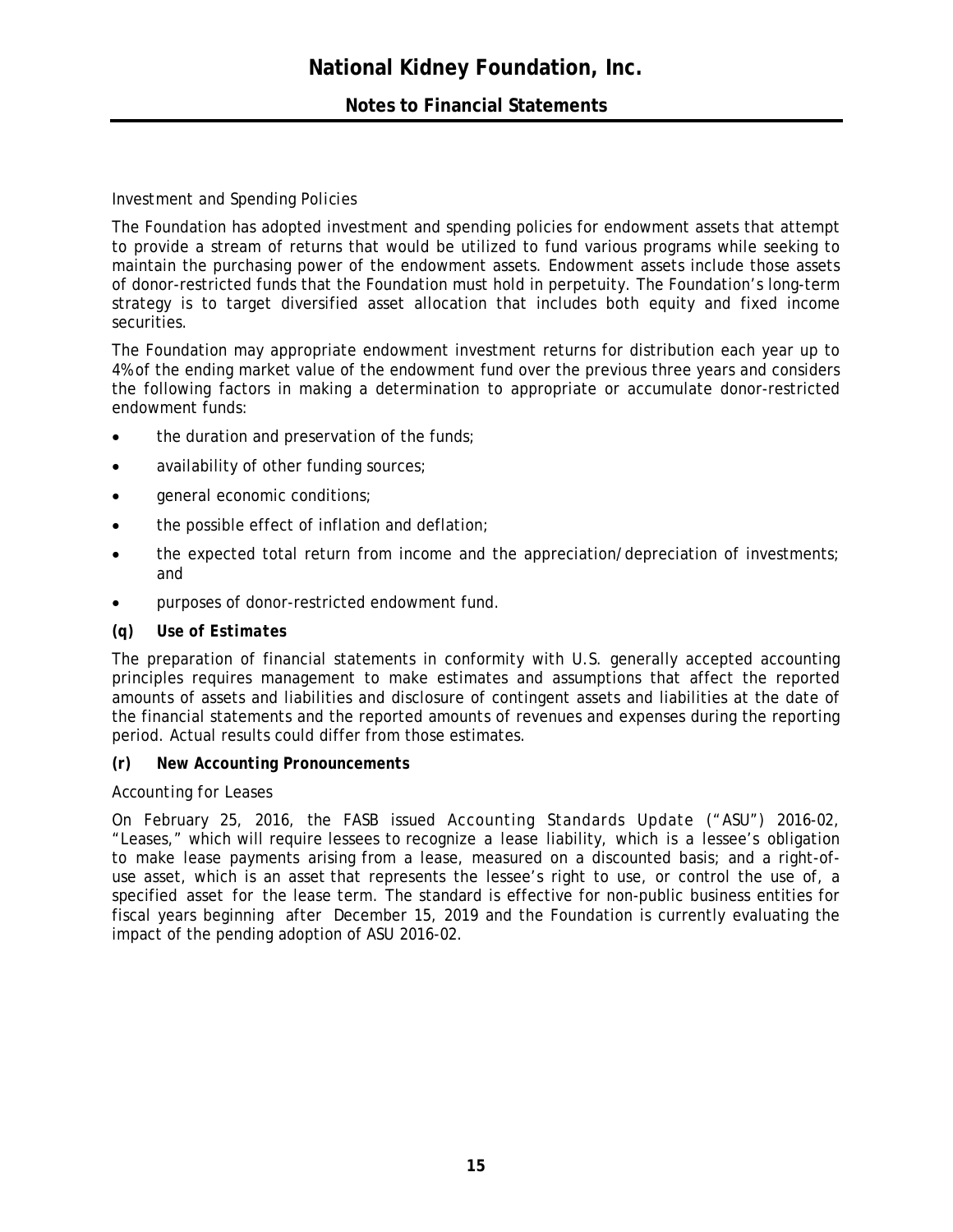#### **3. Investments at Fair Value**

The fair value and cost of investments and investments held under split-interest agreements at March 31, 2016 consisted of the following:

| March 31, 2016     |             |                   |
|--------------------|-------------|-------------------|
|                    | Cost        | <b>Fair Value</b> |
| Assets             |             |                   |
| Money market funds | \$317,521   | 317,521<br>S.     |
| Equity securities  | 326,762     | 523,201           |
| Mutual funds       | 4,079,200   | 3,803,655         |
| Fixed income       | 1,346,964   | 1,972,807         |
| Total investments  | \$6,070,447 | \$6,617,184       |

Included in the above are assets held under split-interest agreements in the amount of \$452,149 at March 31, 2016.

The Foundation invests in various investment securities which are exposed to various risks such as interest rate, market and credit risks. Due to the level of risk associated with certain investment securities, it is at least reasonably possible that changes in the values of investment securities will occur in the near term and that such changes could materially affect the amounts reported in the accompanying balance sheet.

The following table presents the financial instruments as of March 31, 2016, by caption on the balance sheet, within the ASC 820 valuation hierarchy defined above:

| 171011 UTTU 7 LUTTU     |                                                                                |                                                     |                                                       |               |
|-------------------------|--------------------------------------------------------------------------------|-----------------------------------------------------|-------------------------------------------------------|---------------|
|                         |                                                                                | <b>Fair Value</b>                                   |                                                       |               |
|                         | Quoted Prices in<br><b>Active Markets</b><br>for Identical<br>Assets (Level 1) | Significant Other<br>Observable<br>Inputs (Level 2) | Significant Other<br>Unobservable<br>Inputs (Level 3) | Total         |
| Assets                  |                                                                                |                                                     |                                                       |               |
| Money market funds      | 317,521<br>\$                                                                  | \$                                                  | \$-                                                   | 317,521<br>\$ |
| Equity securities       | 523,201                                                                        |                                                     |                                                       | 523,201       |
| Mutual funds:           |                                                                                |                                                     |                                                       |               |
| Commodities             | 174,893                                                                        |                                                     |                                                       | 174,893       |
| Foreign large-cap blend | 1,234,513                                                                      |                                                     |                                                       | 1,234,513     |
| Large-cap blend         | 879,124                                                                        |                                                     |                                                       | 879,124       |
| Large-cap growth        | 311,330                                                                        |                                                     |                                                       | 311,330       |
| Large-cap value         | 325,675                                                                        |                                                     |                                                       | 325,675       |
| Small-cap blend         | 290,450                                                                        |                                                     |                                                       | 290,450       |
| Small-cap growth        | 276,763                                                                        |                                                     |                                                       | 276,763       |
| Bond funds              | 310,907                                                                        |                                                     |                                                       | 310,907       |
| Government bonds        |                                                                                | 80,457                                              |                                                       | 80,457        |
| Corporate bonds         |                                                                                | 1,892,350                                           |                                                       | 1,892,350     |
| Total investments       | \$4,644,377                                                                    | \$1,972,807                                         | \$-                                                   | \$6,617,184   |

*March 31, 2016*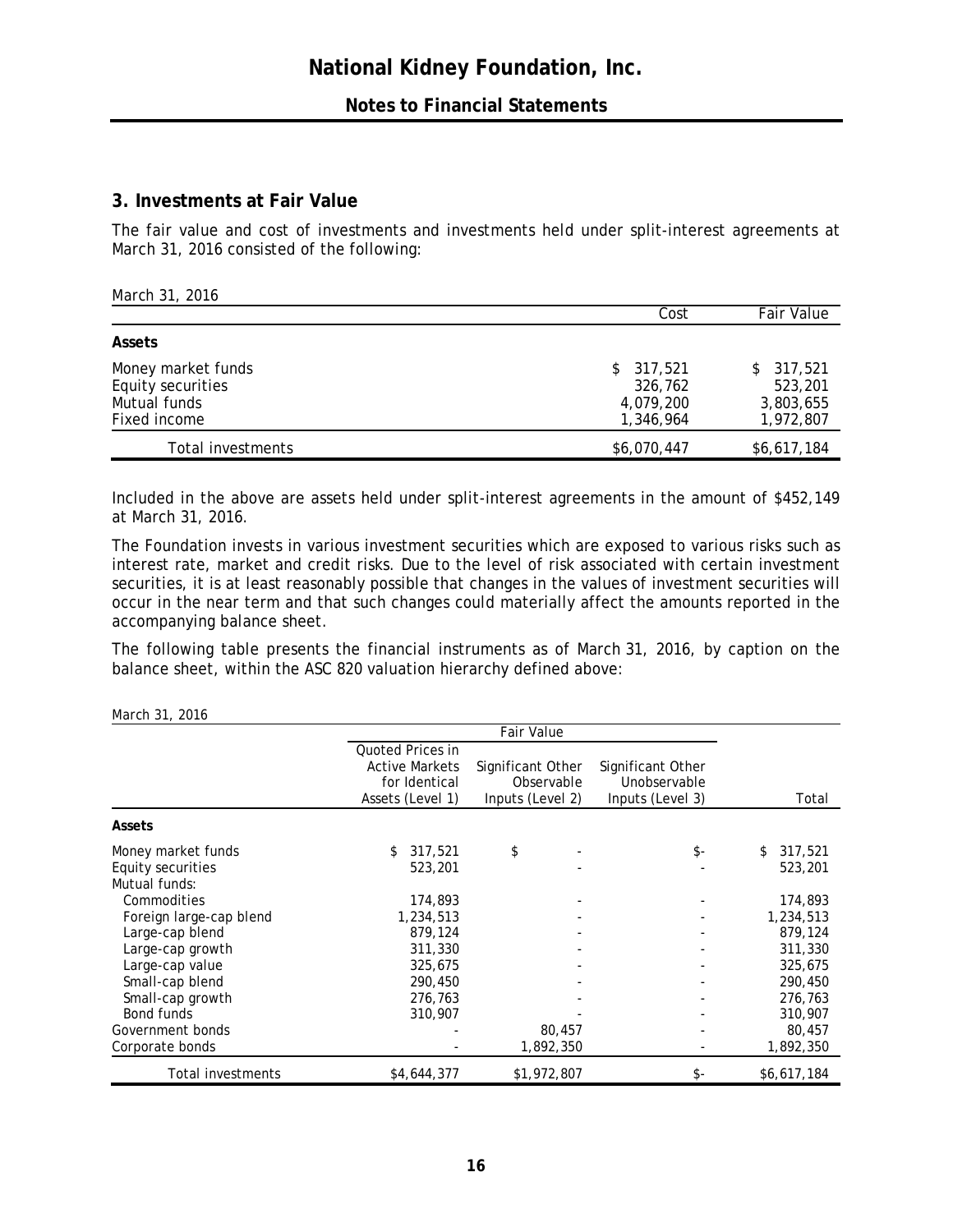# **Notes to Financial Statements**

Investments for which fair value is estimated using reported NAV or the equivalent are able to be redeemed on a daily basis. At March 31, 2016, there were no unfunded commitments. There were no transfers between levels during the year ended March 31, 2016.

## **4. Other Receivables**

Other receivables as of March 31, 2016 are as follows:

#### *March 31, 2016*

| Pledges receivable, net                                        | 52.793<br>S. |
|----------------------------------------------------------------|--------------|
| Beneficial interest in charitable remainder trusts and estates | 2,089,123    |
| Contractual grants and miscellaneous receivables               | 650,754      |
|                                                                | \$2,792,670  |

Included in other receivables are pledges receivable which represent unconditional promises to give. Pledges receivable are reported at their net present value calculated using a discount rate equal to the risk-free interest rate, which is the U.S. Treasury note interest rate in effect at the time the pledges are made and equal in duration to the length of time that the pledge is expected to be paid over.

As of March 31, 2016, the following represents future payments due:

| March 31, 2016            |          |
|---------------------------|----------|
| Within one year           | \$37,127 |
| Two to five years         | 16,017   |
| Discount to present value | (351)    |
|                           | \$52,793 |

The discount rates to present value varied from 0.26% to 1.37%.

# **5. Fixed Assets**

At March 31, 2016, fixed assets, net, consisted of the following:

*March 31, 2016* 

| Furniture and equipment                         | \$2,173,031 |
|-------------------------------------------------|-------------|
| Leasehold improvements                          | 275,435     |
| Capitalized software                            | 297,182     |
|                                                 | 2,745,648   |
| Less: Accumulated depreciation and amortization | (2,464,573) |
|                                                 | 281,075     |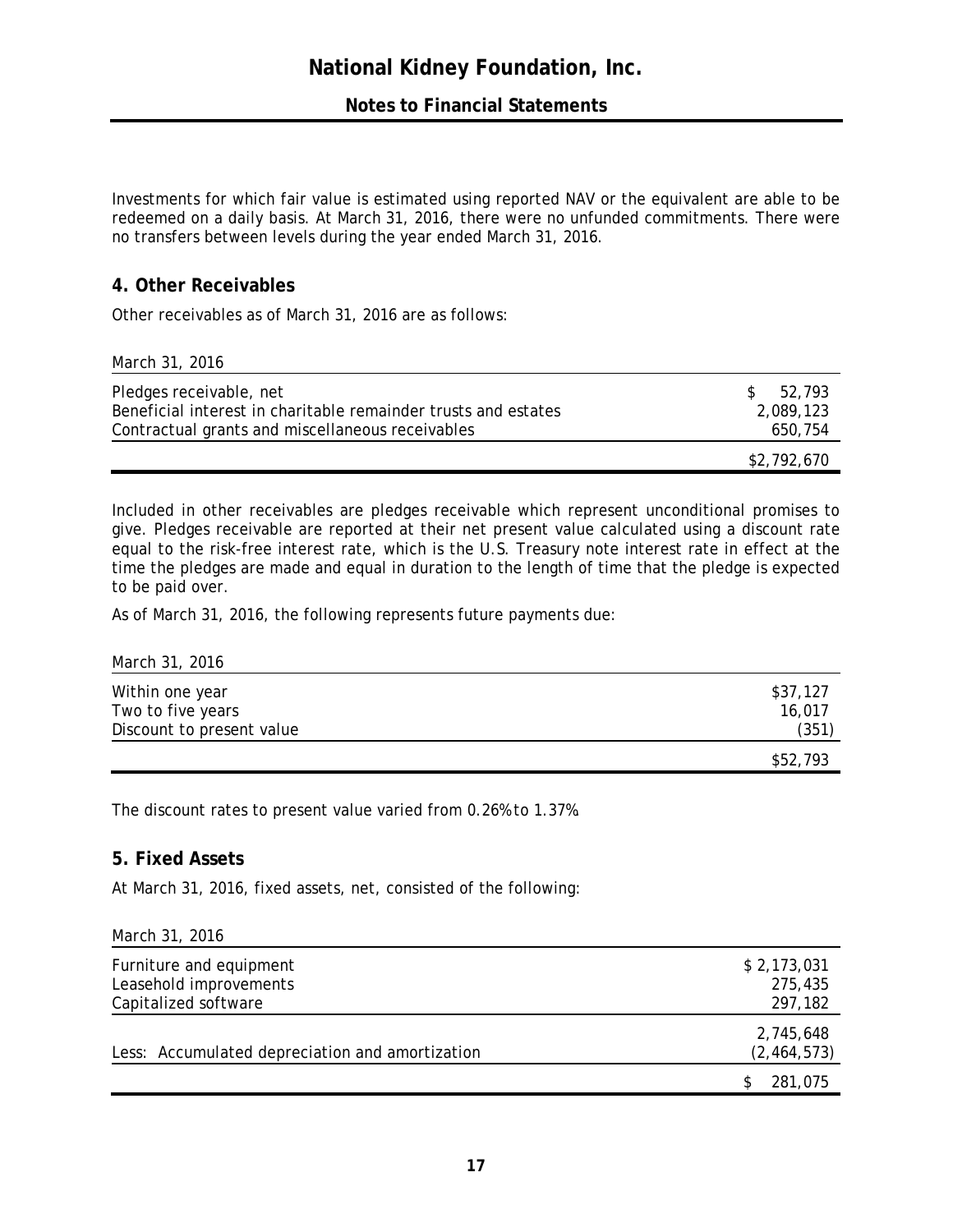# **6. Deferred Income**

Deferred income as of March 31, 2016 is as follows:

| March 31, 2016 |  |
|----------------|--|
|                |  |

| Foundation headquarter's programs and projects | \$2,789,819 |
|------------------------------------------------|-------------|
| Membership and subscriptions                   | 408,082     |
| Special events                                 | 2,371,176   |
|                                                | \$5,569,077 |

# **7. Split-Interest Agreements**

The Foundation receives contributions under charitable gift annuities. The Foundation has segregated these assets as separate and distinct funds, independent from other funds and not to be applied to payment of the debts and obligations of the Foundation or any other purpose other than annuity benefits specified in the agreements. In addition, this portfolio of assets meets all requirements concerning permissible investments and mandated reserves as required by law. The Foundation agrees to pay a stated return annually to the beneficiaries as long as they live, after which time the remaining assets are available for unrestricted use by the Foundation.

At March 31, 2016, the total assets held under split-interest agreements were \$452,149 at fair value. The actuarial present value, which approximates fair value, of the Foundation's payable to beneficiaries was \$347,436 at March 31, 2016 and was calculated using interest rates ranging from 4.0% to 7.0%.

# **8. Line of Credit**

During the year ended March 31, 2016, the Foundation extended its \$4,000,000 line of credit with a financial institution maturing on October 31, 2016, at which time all outstanding interest payments will be due and payable. Interest was charged monthly at the one-month London Interbank Offered Rate ("LIBOR"), plus an interest spread of 1.25% per annum (1.42% at March 31, 2016). The line of credit is secured by the Foundation's investments. There is no outstanding balance on the line of credit as of March 31, 2016.

# **9. Retirement/Savings Plans**

# *(a) 403(b) Plan*

The Foundation has a contributory retirement/savings plan. The plan covers substantially all fulltime employees who meet certain age and service requirements. Under the terms of the plan, contributions are made under Section 403(b) of the Code and are invested, at the discretion of the plan participant, in one or more of the investment vehicles available under the plan. Pension expense for the year ended March 31, 2016 amounted to approximately \$397,614.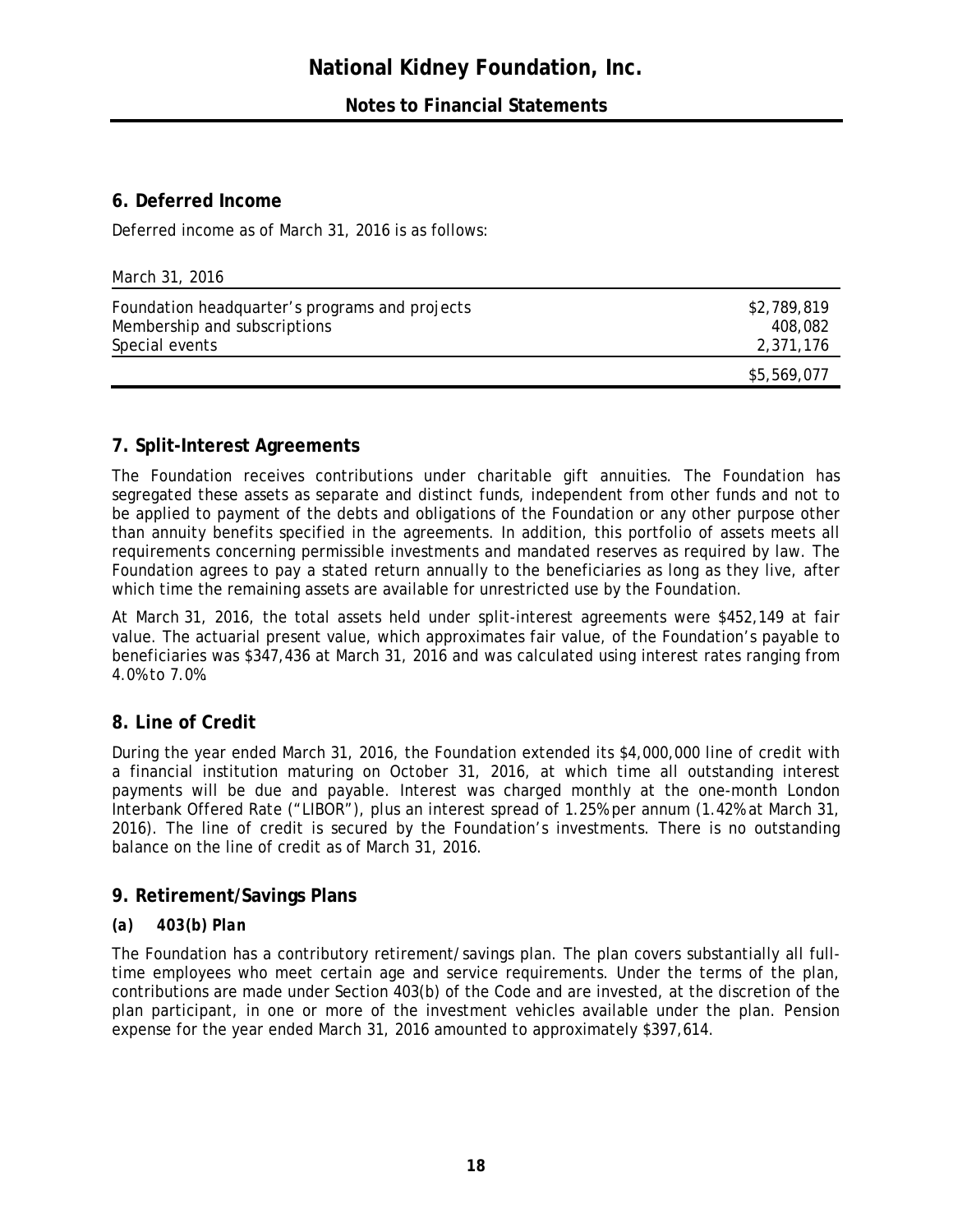## *(b) 457(f) Plan*

The Foundation has a Section 457(f) Senior Staff Flexible Benefit Plan (the "Plan") that provides senior management employees with a benefit allowance contributed by the Foundation, which can be used for various benefit options, including a capital accumulation account. At March 31, 2016, the Plan was fully funded and the Foundation did not incur any benefit expense for the current fiscal year. The fully funded liability related to the Plan amounted to approximately \$182,000 at March 31, 2016 and is included in accounts payable and accrued expenses in the accompanying balance sheet. This liability is fully funded by investments held in the Foundation's portfolio.

## **10. Commitments**

#### *(a) Operating Leases*

The Foundation occupies premises under non-cancelable operating leases in effect through 2021. Under the terms of these operating leases, rental payments increase annually. However, for financial statement purposes, rent expense is recorded on the straight-line basis over the term of the lease. The difference between rental payments made under the lease and rent expense calculated on the straight-line basis is recorded as deferred rent. At March 31, 2016, deferred rent of approximately \$502,000 is reflected in accounts payable and accrued expenses in the accompanying balance sheet.

Rent expense approximated \$1,864,000 for the year ended March 31, 2016.

Future minimum lease payments are as follows:

| 2017       | \$1,609,005 |
|------------|-------------|
| 2018       | 1,527,507   |
| 2019       | 1,245,667   |
| 2020       | 1,182,076   |
| Thereafter | 935,178     |
|            | \$6,499,433 |

#### *(b) Awards and Grants*

As of March 31, 2016, the Foundation has entered into conditional multi-year research grant commitments. The Foundation recognizes as expense the portion of the research grant award that becomes unconditional during the fiscal period. The Foundation has expensed research grants of \$120,000 during the year ended March 31, 2016.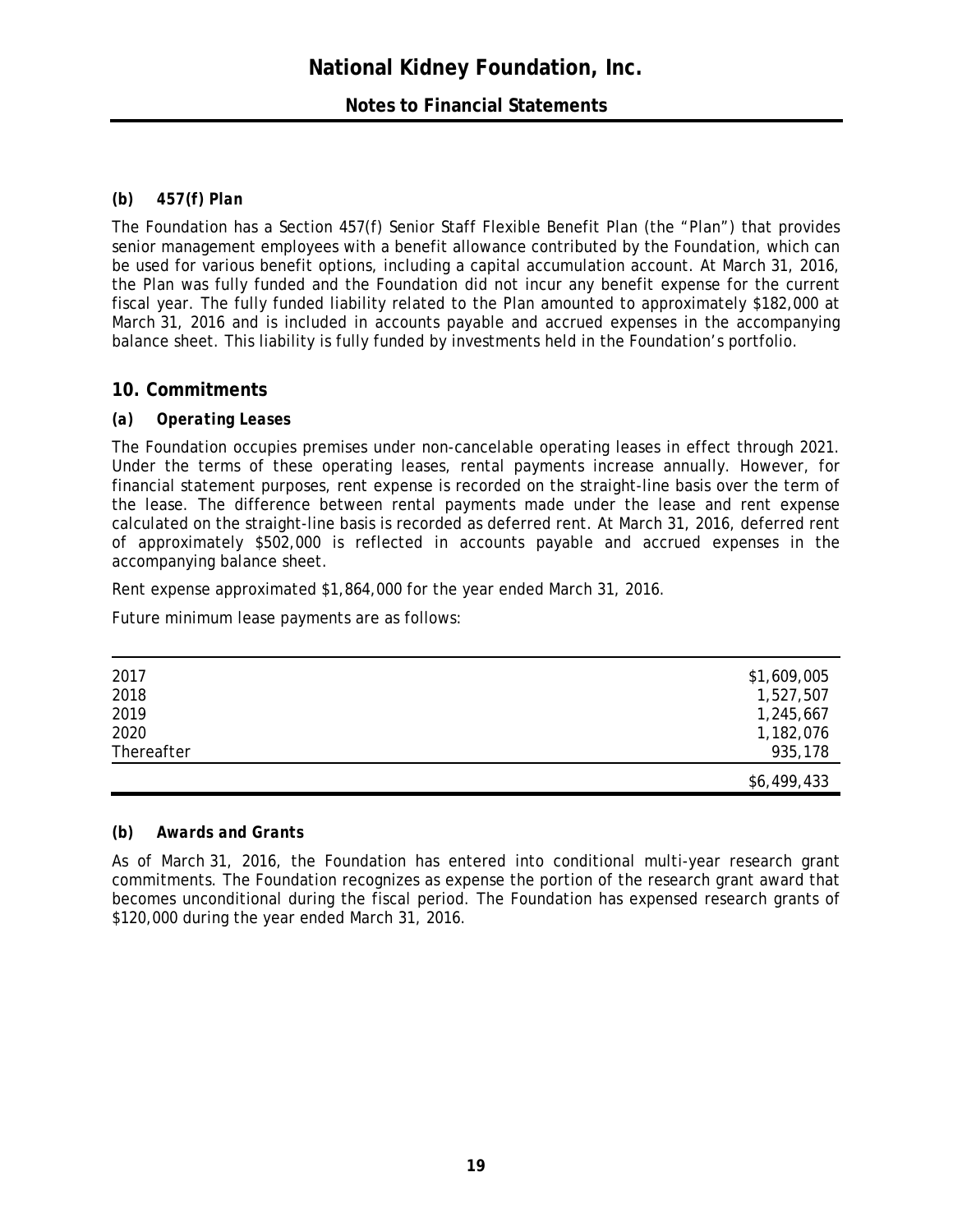# **11. Temporarily Restricted Net Assets**

Temporarily restricted net assets are restricted for the following purposes at March 31, 2016:

| March 31, 2016                                       |             |
|------------------------------------------------------|-------------|
| Young investigators and clinical scientists research | \$2,074,797 |
| Other research                                       | 1,372,840   |
| Other programs                                       | 339,718     |
|                                                      | \$3,787,355 |

Temporarily restricted net assets were released from restrictions in fiscal 2016 as follows:

| Year ended March 31, 2016                            |             |
|------------------------------------------------------|-------------|
| Young investigators and clinical scientists research | 120,000     |
| Other research                                       | 839.988     |
| Other programs                                       | 837,086     |
|                                                      | \$1,797,074 |

# **12. Permanently Restricted Net Assets**

Permanently restricted net assets consist of investments that are to be held in perpetuity. The permanently restricted net assets held at March 31, 2016 are to be used as follows:

| March 31, 2016         |             |
|------------------------|-------------|
| Enuresis research      | \$174,237   |
| Other research         | 292,208     |
| Patient services       | 95,000      |
| Community services     | 90,680      |
| Professional education | 11,929      |
| Public education       | 97,872      |
| Undesignated programs  | 433,170     |
|                        | \$1,195,096 |